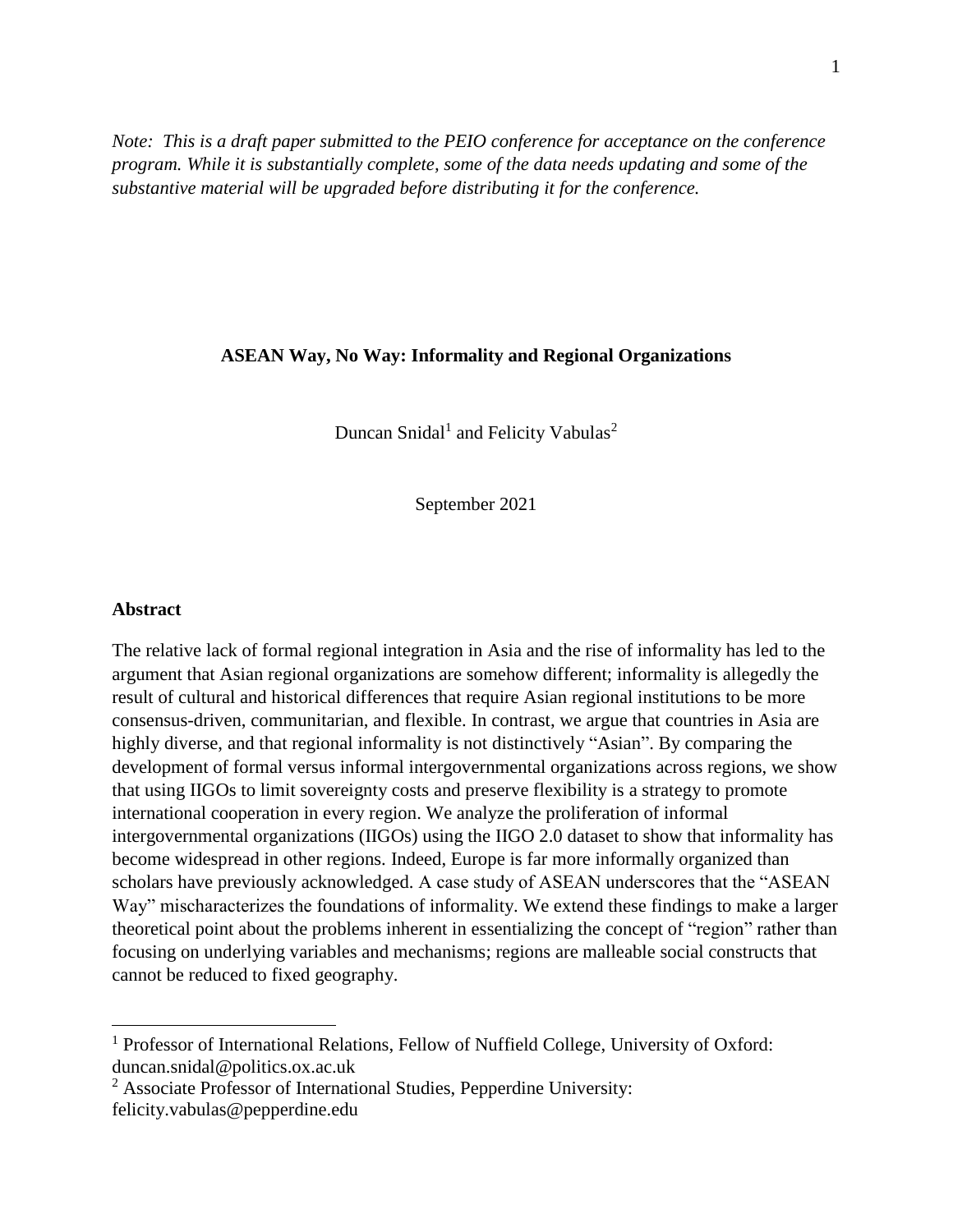## **Introduction**

 $\overline{a}$ 

The post-Cold War era witnessed a resurgence of regional organizations in world politics along with renewed scholarly attention to their growing importance (Haftel and Hofmann 2013; Panke 2019; Schneider 2017). Much of this work historically relied on a consensus that *deep regional integration* through *formal institutional arrangements*—either explicitly or implicitly modelled on the European Union (EU)—can bring member states major political and economic benefits. While comparative regionalism scholars have moved beyond the "integration snobbery" (Murray 2010) that held the EU as a paradigmatic institution (Schneider 2017), many findings still conclude that institutional formality is regional in nature. However, this conventional wisdom ignores that the "classic" model of regional integration as seen through formal intergovernmental organizations (FIGOs) such as the EU is giving way to a proliferation of informality in regional integration*.* This can be seen in an increasing usage of informal intergovernmental organizations (IIGOs) that have relatively weak administrative structures and limited secretariats, where states coordinate collective understandings and actions during recurrent meetings of high-level national officials. IIGOs have more flexibility than FIGOs, and are thus particularly well suited institutional arrangements for interstate collaboration in periods of rapid change and crisis.

Those who have noted this shift to informality, have largely attributed it to factors such as regional culture or shared history that is different from the European experience. For example, Acharya and Johnston (2007) ask why Europe has a FIGO like the EU, but Asia "only" has less formal institutions like the Association of Southeast Asian nations  $(ASEAN)^3$  – a regional organization established to aide cooperation on economic, social, cultural, and political issues in

<sup>3</sup>ASEAN has since formalized into a FIGO but was created as an IIGO, as we discuss below. See http://www.asean.org/.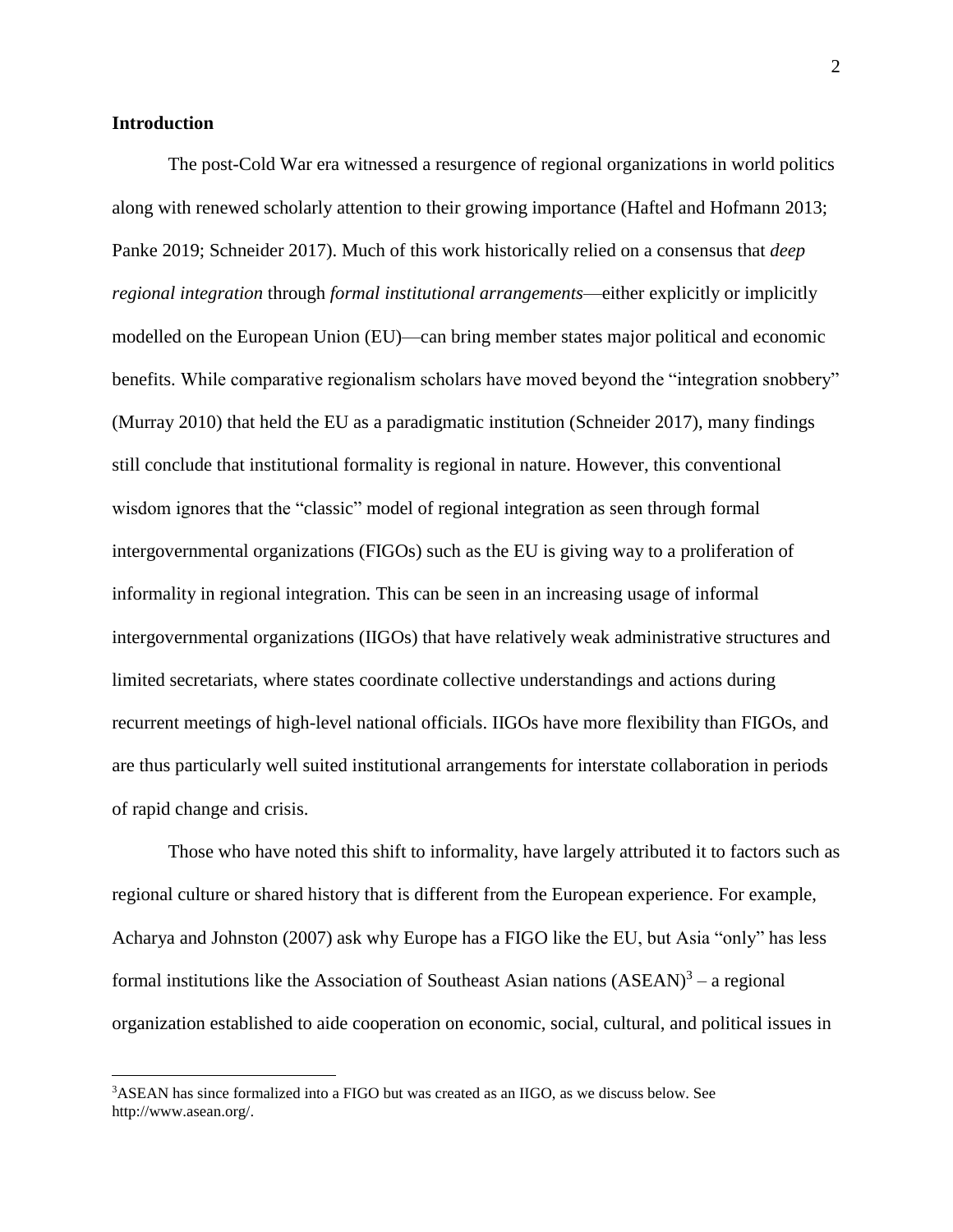Asia. ASEAN emphasizes quiet diplomacy and the rejection of adversarial posturing in negotiation. Their analysis is that "uniquely Asian" norms have affected how regional groups like ASEAN organize using 'formal informality' rather than the 'formal formality' emphasized in other regions (2007:246). This soft institutionalism has been labelled "the ASEAN way" (Acharya 1997) to emphasize the seeming distinctiveness of Asian institutions, which eschew formal mechanisms and legalistic decision-making procedures in favor of *musyawarah* (consultation) and *mufakat* (consensus) rather than bargaining and confrontation to achieve collective goals (Acharya 2012: 206-207).

The shift to informality is widespread, however, and better explained by the timing of international institutionalization than by its geographic location. Asia's "exceptionalism" in informality is due to its late-institutionalization, not to its region or culture; Europe has likewise shifted toward greater informality in terms of its more recent institutionalization. In other words, across very different regions, states share the common trend of using more informal intergovernmental organizations to handle some of the most recent issues of global governance. Africa is the greatest anomaly with its persistence in the creation of formal institutions which may be explained by their regime-boosting capabilities (Söderbaum 2011) and their ability to generate selective benefits for politicians and bureaucrats such as status, financial benefits, and power (Gray 2018). Using the IIGO 2.0 dataset, we show that the proliferation of IIGOs<sup>4</sup> is not uniquely Asian, but is widespread, reflecting changing organizational possibilities in the late twentieth and twenty first century both globally and *across regions*. While formal integration continues in many areas, many aspects of European institutionalization have also become

<sup>&</sup>lt;sup>4</sup> Institutions can be informal in multiple ways (Westerwinter et al 2021), including in their internal norms (Stone 2011).We focus on the distinction between informal and formal IGOs, which have been the central vehicles for regional organization.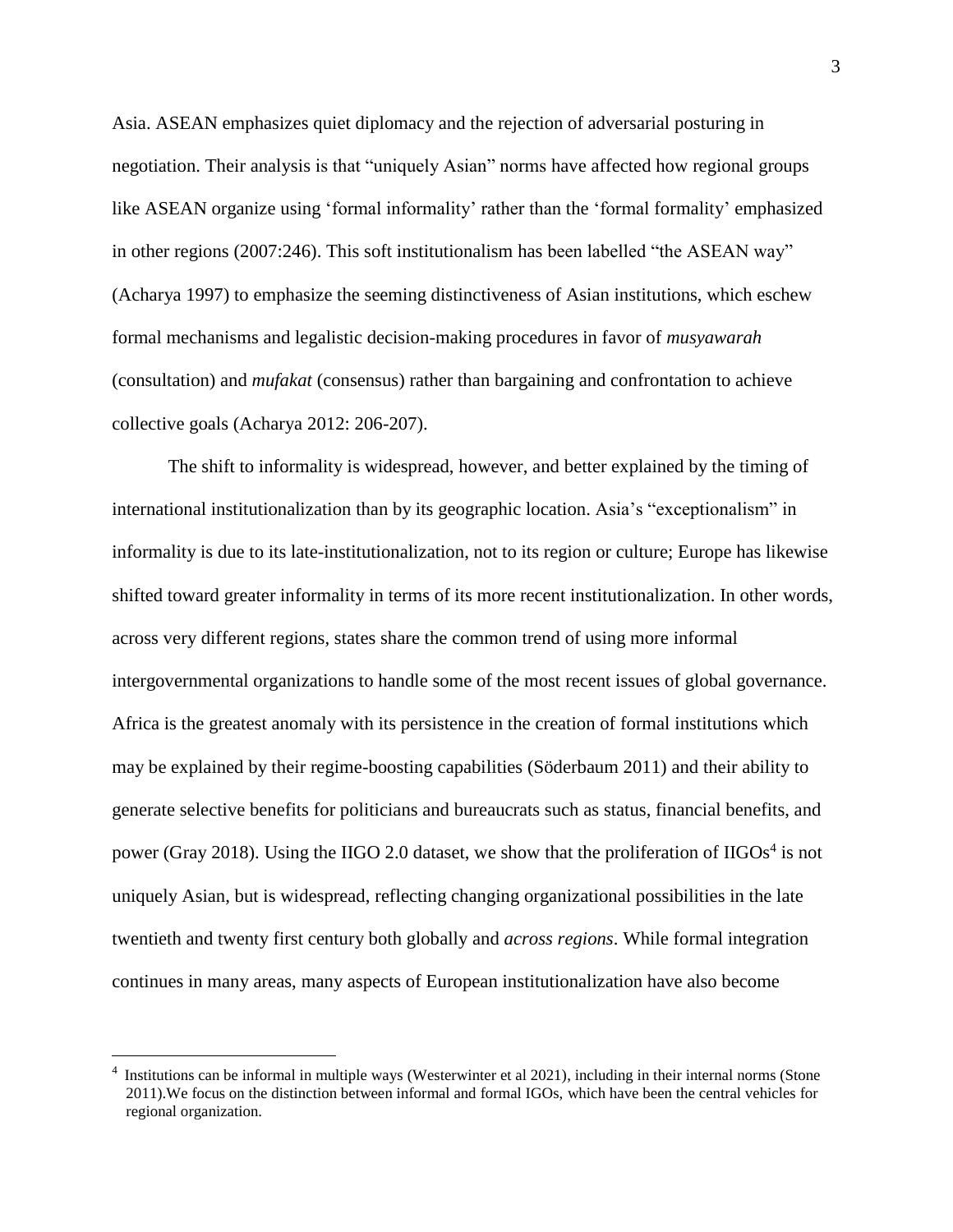markedly less formal. Conversely, ASEAN itself has significantly formalized, not because it is less Asian. It is simply that states find alternative institutional formality and levels of delegation (Vabulas and Snidal 2022) to be more useful for different problems and at certain times (Westerwinter et al 2021). Therefore, our findings reinforce the view that scholars and practitioners of regional institutions have been too preoccupied with formal regional integration. Instead, formality is not a property of particular regions but reflects a growing and general demand among states to protect their sovereignty while cooperating. Rather than treating regional organizations in terms of geographic boundaries, we should see them as clubs whose membership is socially constructed around shared foreign policy goals in light of common problems that are partly shaped by geography.

Our critique of the "ASEAN way" argument lends itself to a broader critique of treating contextual factors as untheorized "explanations" of important outcomes in international relations. This is especially true for concepts like "region" that are not fixed but are (partly, at least) socially constructed and change over time. We thus argue against the tendency for scholars to "essentialize" contexts (such as region) rather than unpacking them into underlying explanations and core mechanisms. By examining ASEAN (in its early stages) as an IIGO, noting that it transformed into a FIGO, and comparing it to IIGOs in general, we show that there is nothing uniquely "Asian" about the ASEAN way. Its more communitarian, consensus-driven, softer international commitment is similar to around 150 other IIGOs we have identified across a wide set of regions. Taken together, our argument is not that regionalism is becoming less relevant but that the *form* of regional agreements is changing to reflect the changing needs more broadly in global politics.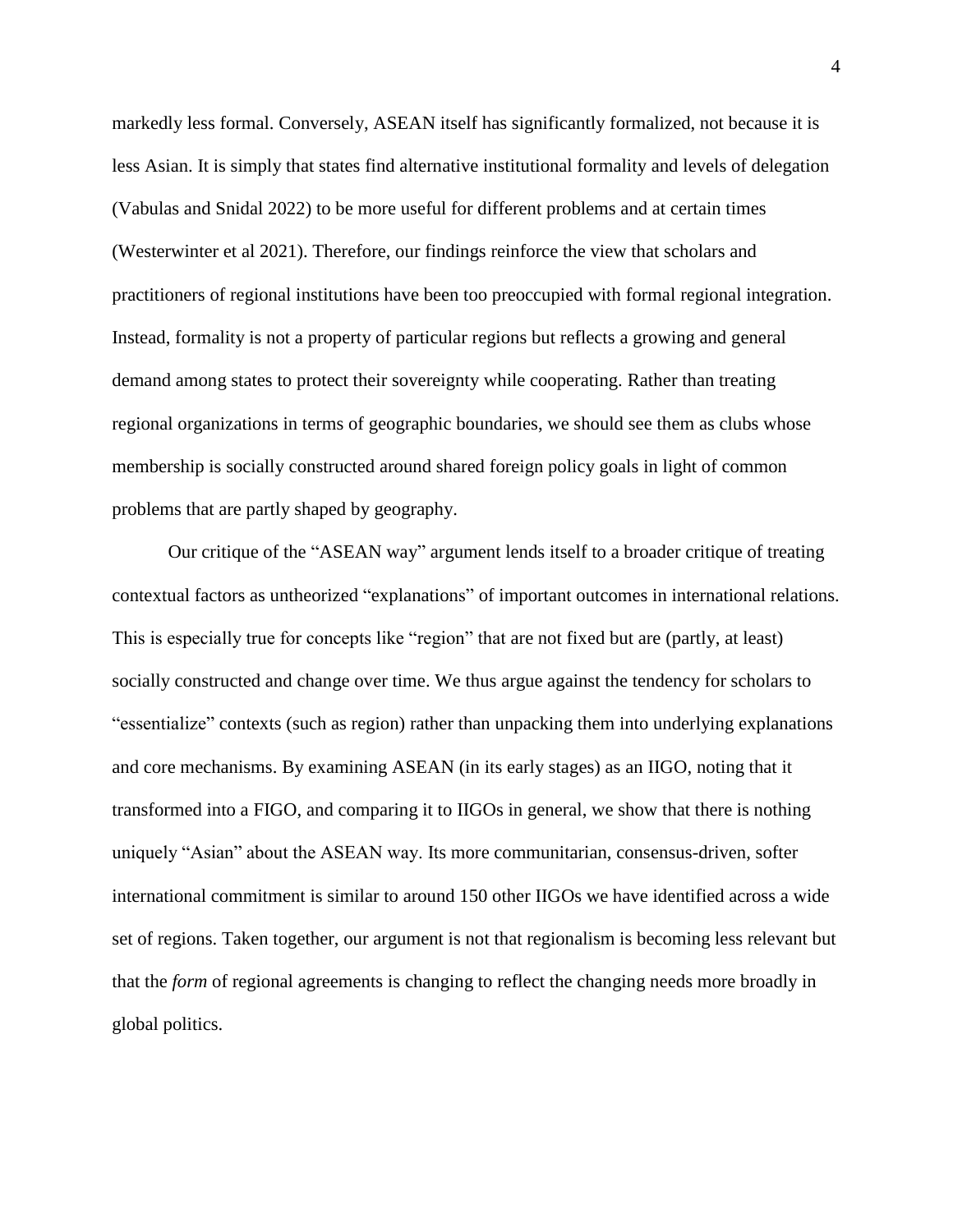## **1. What is a region?**

We define region as a level between the national and global: a "social construction that makes references to territorial location and to geographical or normative contiguity" (Borzel and Risse 2015:7). As this definition indicates, geography and territory are important elements in defining regions, but not the sole determinants. The geographic component is strongest when states have created (and thus scholars have analyzed) regional groupings that correspond closely to traditional "continental" definitions (e.g. Asian or African groupings), but also to alternative geographic considerations such as common latitude (e.g., the Group of Temperate Southern Hemisphere Countries on the Environment), a common body of water (e.g. Black Sea Economic Cooperation), or ecological factors (the Arctic).

But geography is an imperfect guide to defining regional organizations. Regions can also include contiguous areas that may not align with "standard" definitions of a geographic region. NATO, which began with twelve members that roughly fell in the North Atlantic region, is still considered a regional organization even though it quickly expanded for functional reasons to include Greece and Turkey and subsequently a series of new members from central and then Eastern Europe. Moreover, common language (Latin America and Francophone areas) as well as common culture (Arab states) or religion have been used to define regions—but these entail contiguous norms and practices rather than geography. But some element of geography seems necessary in defining regional organizations: the OECD, for example, is not usually considered regional because it is defined by income rather than geography. Similarly, the BRICs, is not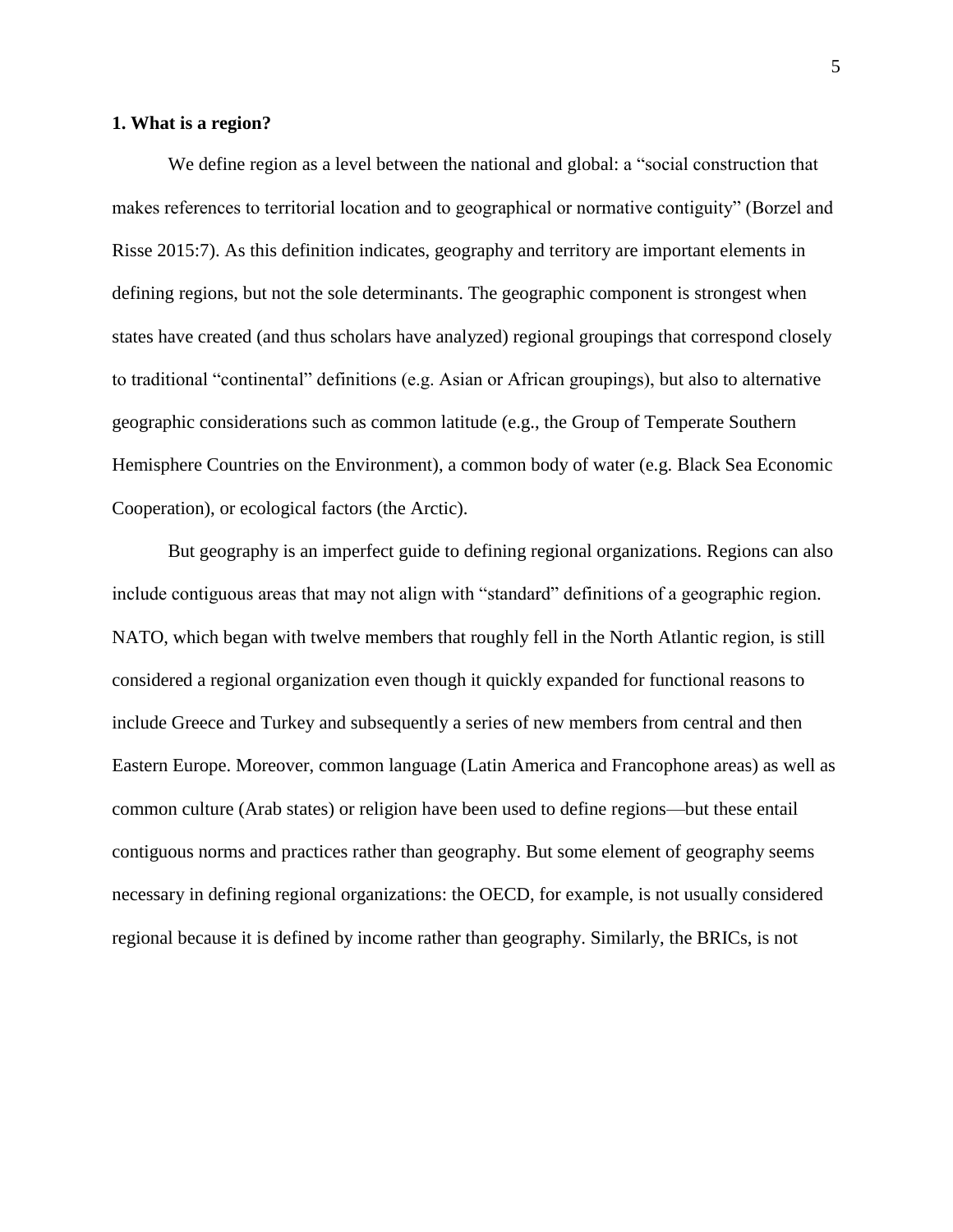usually considered regional because even though these countries share contiguity in terms of their ascending development status, they are not geographic neighbors.<sup>5</sup>

What then do we mean by "region"? We thus argue that many conventional understandings of "region" are not theoretically sustainable for several reasons. First, regionalism scholars treat regions as unmalleable factors that might explain patterns in things like political development or economic growth. These researchers have thus treated regions as independent variables (IVs) that could indicate whether some outcome in international relations is more or less likely to occur. For example, scholars may look at whether "European" countries are more likely to have free and fair elections than "African" countries. In other words, they argue that something about the country's "Europeaness", makes those free and fair elections more likely. The key challenge with this logic is that regions are not objective categories but instead they are socially constructed. There are no hard and fast lines where Europe stops and Asia begins.<sup>6</sup> For example, in which region should we place Turkey? Russia? Nor does every scholar have the same understanding of what it means to be African – or of when and which African countries should instead be put into a separate "Middle East and North Africa" (MENA) category. In fact, the MENA category reflects that there is something "different" about the north of Africa versus the sub-Saharan region, and between the Arabian Peninsula and the rest of Asia.

The rich "New Regionalism" literature criticizes some of the field's earlier shortcomings. While it falls prey to the same key problem of considering regions fixed, "New Regionalism's

<sup>&</sup>lt;sup>5</sup> Some readers may object that our broad conception of region makes a parody of it. That is not our purpose; it may be a by-product.

<sup>&</sup>lt;sup>6</sup> Indeed, the labels Europa and Asia originated in Archaic Greece as the western and eastern shores of the Aegean Sea, respectively, with Libya being the label for the southern shore of the Mediterranean. The arbitrariness (and political-cultural aspects) of even this simple division is reflected in the fact that Ptolemy (who was a geographer as well as an astronomer) followed this division but changed the Asia/Libya border from the Nile to the Red Sea to avoid dividing his native Egypt.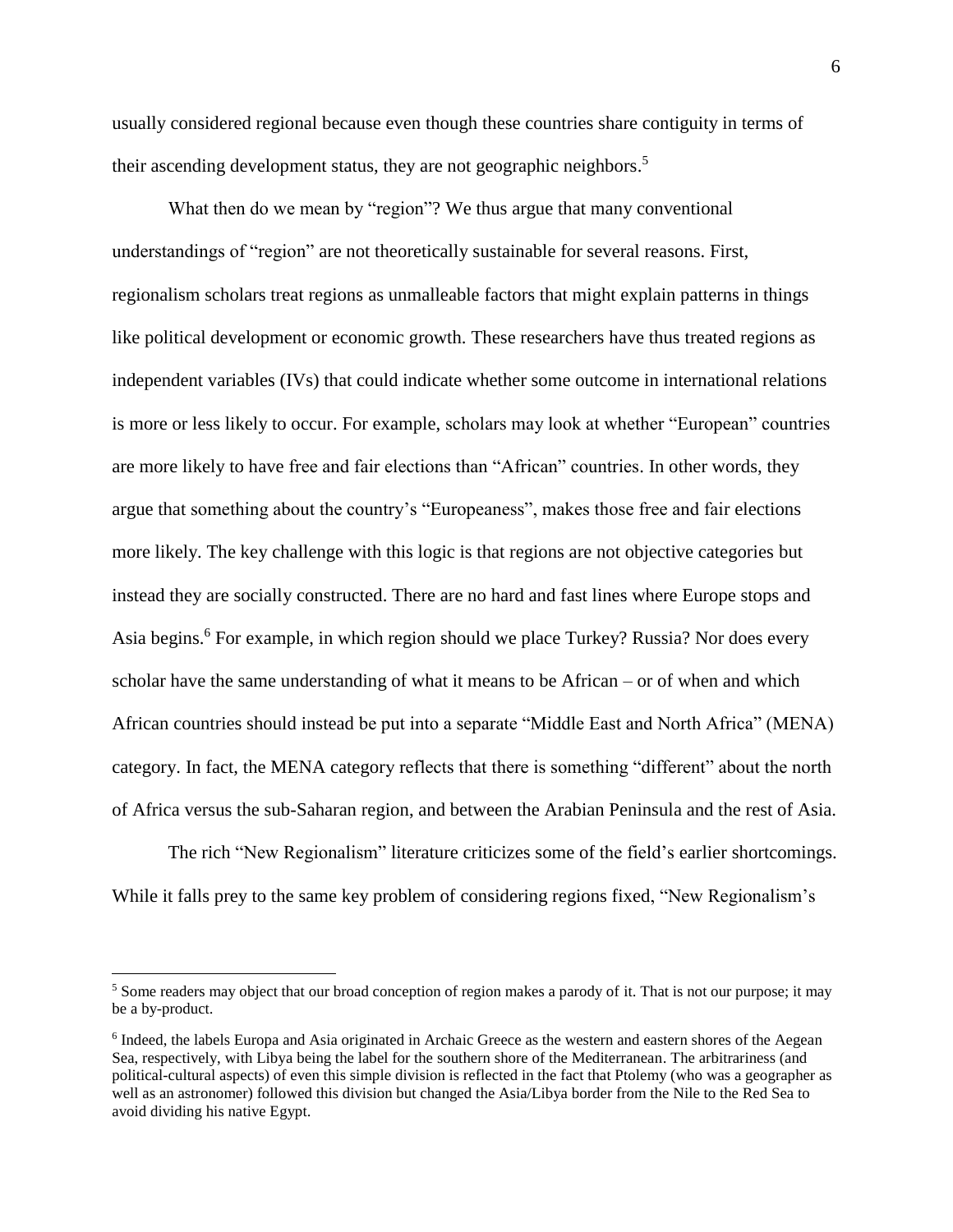critique of "old" regionalism's state-centrism and focus on formal institutions (Laursen 2003; Soderbaum 2015) provides a gateway for focusing on the role of civil-society actors (Borzel and Risse 2015). Expanding regionalism to address this aspect of informality is valuable (Katzenstein and Shiraishi 1997; Sandholtz and Stone-Sweet 1998; Soderbaum 2004), however, we argue that "New Regionalism" does not go far enough in pushing what it means to be informal. There is also need to account for *informal legal and administrative structures* that allow us to investigate how patterns of informality in regional organizations extend across the globe.

#### **2. What are IIGOs?**

To analyze the extent of informality, we turn to informal intergovernmental organizations (IIGOs). The legal and administrative informality of IIGOs represent an important way by which states institutionalize (Voeten 2019) softer forms of delegation and allows us to compare variation across regional organizations. An IIGO is an intergovernmental organization (1) based on explicitly shared expectations (2) among high-level officials holding recurrent meetings but (3) lacking any formal institutional arrangement of its own such as a secretariat (Vabulas and Snidal 2013, 2021). This provides a sharp contrast to a FIGO based on a legal treaty with a permanent, secretariat (see the Correlates of War IGO project, Pevehouse et al. 2020). Both IIGOs and FIGOs are ideal types; no empirical case necessarily fits either conception perfectly but the analytical distinction is helpful to compare very different institutional design choices. Indeed, most IGOs occupy intermediate levels of institutionalization along the IIGO-FIGO spectrum and IGOs can move between the two over time.

Organizations need not remain fixed as formal or informal over time; institutions change according to the needs of member states. For example, while ASEAN started as an IIGO based on a non-legal declaration among ministers with no secretariat, it has formalized over time to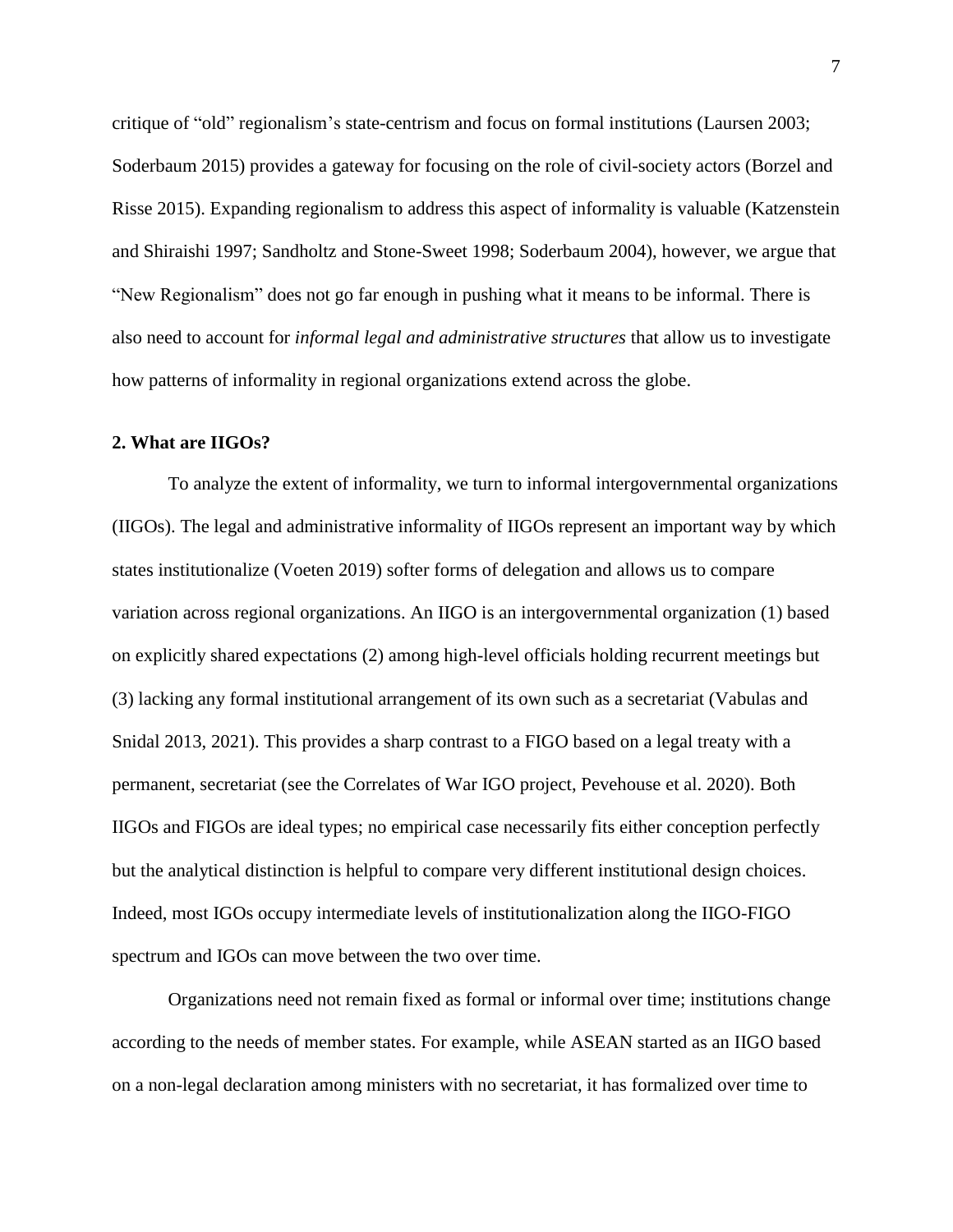become a FIGO by adding a permanent secretariat in 1976 (updated in 1981) and a treaty-based charter in 2008. <sup>7</sup> We unpack this more below. Still, other Asian institutions have remained informal (and ASEAN itself obviously still falls short of being a highly formalized institution like the EU).

When do states prefer to use IIGOs rather than FIGOs, which typically have much greater capacities for organizing, administering, and implementing cooperative activities? A first reason is comparative functional advantages. IIGOs offer greater flexibility, non-transparency, and speed than FIGOs while typically entailing lower transactions and organizational costs (Vabulas and Snidal 2013). These attributes are especially valuable when states must move quickly to address crises and evolving issues. By contrast, FIGOs are superior for dealing with on-going routine issues where centralized operational capacity is valuable.

Second, IIGOs provide a way for states to cooperate while avoiding high sovereignty costs. Because states protect their sovereignty, they are reluctant to delegate power and authority to FIGOs unnecessarily. For many problems, IIGOs provide an alternative organizational form that allows states to pool authority through joint decision-making while maintaining close individual control over operations instead of delegating that authority to FIGOs. Not having a secretariat means there is no independent agent that might threaten state autonomy by expanding its authority. However, IIGOs are less effective if states need a central agent with operational capacities or to tie their hands through harder commitments that solve time inconsistency problems. FIGOs solve such problems by delegating authority to an independent organization and secretariat.

<sup>7</sup> http://agreement.asean.org/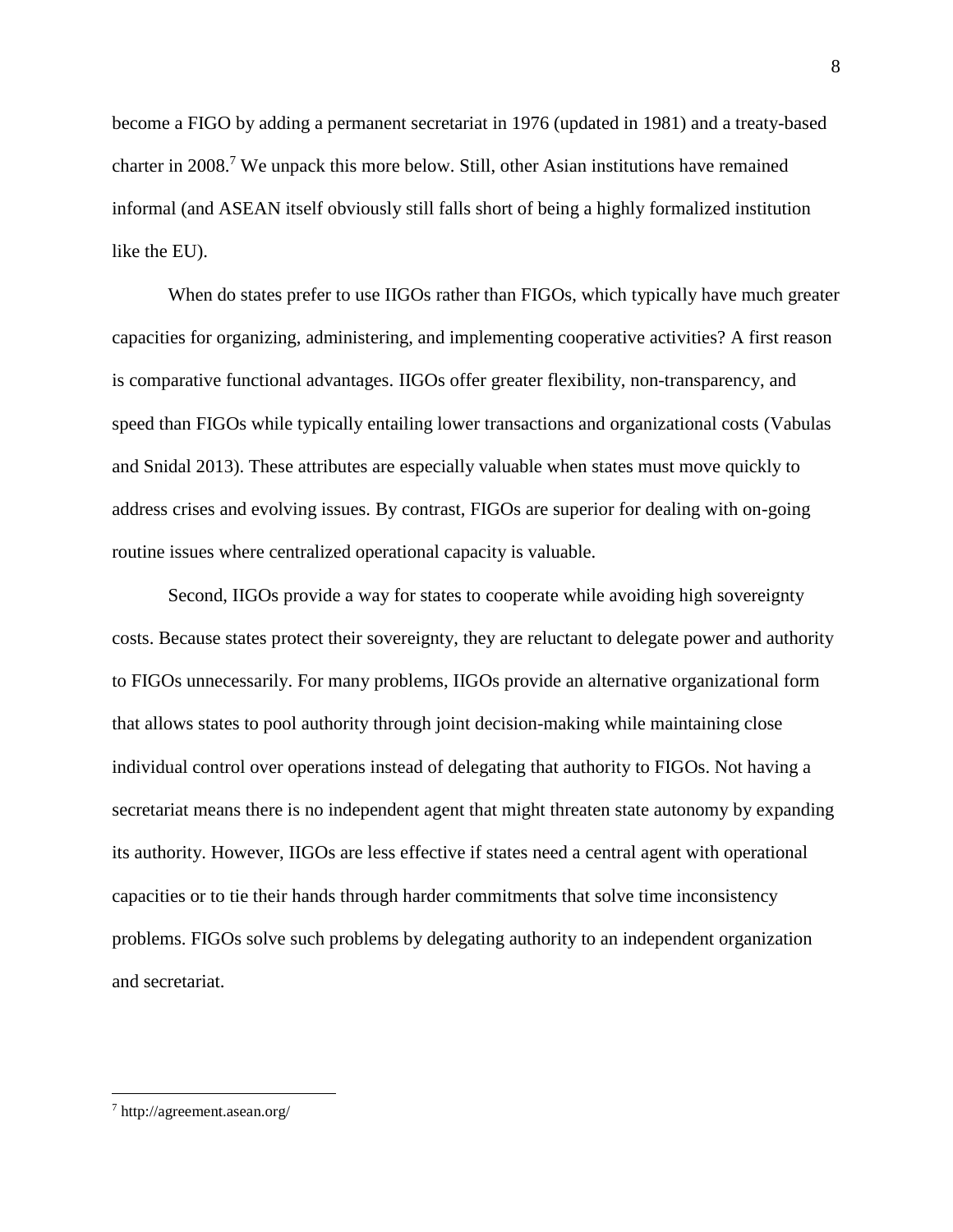Third, IIGOs provide a useful vehicle for preserving state (executive) autonomy from domestic legislatures and civil society actors. The informality and sometimes non-transparency of IIGOs allows the executive branch to limit the access and thereby the influence of other domestic political and non-state (whether domestic or international) actors over international cooperation. The very properties that make IIGOs effective – including flexibility, speed and secrecy – also open up possibilities for their misuse and raise normative question as to their desirability. While secrecy is clearly beneficial in certain IIGO settings (for example, in combatting money-laundering), secrecy also makes IIGOs highly unaccountable to domestic audiences and nonmember states. Formal agreements may also be more legitimate because they go through an international process, require domestic ratification and may be more transparent.

Fourth, IIGOs provide a way for states to escape the constraints of FIGOs and, especially, the concern that a FIGO might expand its autonomy. Increasing voice and participation of less powerful states in FIGOs has led powerful states not only to an increased use of informal arrangements within FIGOs (Stone 2011) but also to an increased use of IIGOs as a substitute for FIGOs. IIGOs have also been useful for weaker states that are disadvantaged in the major multilateral institutions and wish to develop an outside option to improve their situation.

Finally, while the previous considerations summarize the demand side benefits of informal organizations, supply side costs are also important. Because informality requires more active involvement of top governmental officials (e.g., summits) and sometimes extensive interactions within transgovernmental networks, IIGOs require good interstate communication and transportation to enable effective informal interactions. An important reason for the recent rise in IIGOs has been the massive improvements in transportation and communication (Manulak and Snidal 2021).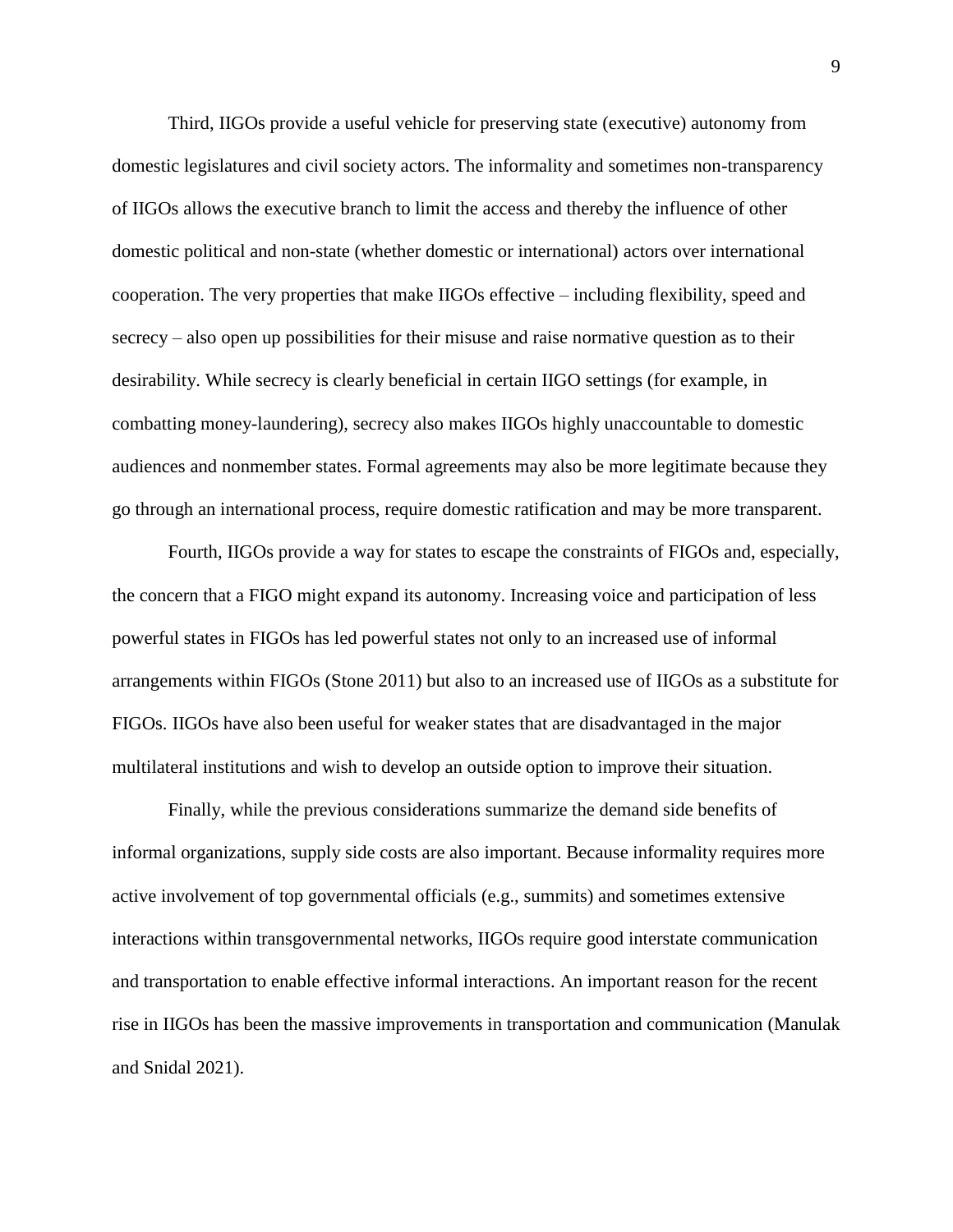IIGOs need not be alternatives to FIGOs; they can be used together as complements in promoting international cooperation. An example is when the G20 (an IIGO) orchestrates the IMF (a FIGO) to govern international financial issues (Viola 2015). This allows states to gain the advantages of IIGOs listed above while still taking advantage of the operational capacities of FIGOs as necessary. In sum, the rise in importance of IIGOs does not mean that FIGOs will become obsolete and may sometimes increase the importance of FIGOs.

#### **3. An Empirical Analysis of Regional FIGOs and IIGOs**

Since 1815, when the first IIGO – the Concert of Europe – was organized to manage the aftermath of the Napoleonic Wars, states have created around 150 IIGOs to address their most significant problems. The first FIGO (the Rhine Commission) was also founded in 1815 but FIGOs did not grow in number until the early 1870s. At that point, FIGOs began to multiply at a fairly constant rate through the interwar period. The growth rate of FIGOs then increased dramatically from 1945 until the end of the Cold War, shortly after which FIGO growth basically stopped. By contrast, the dramatic growth spurt of IIGOs began only in the 1980s and appears to be continuing. While there are still almost three times as many FIGOs as IIGOs, informality is becoming increasingly significant both numerically and substantively. Indeed, sixty percent of the net growth in IGOs since 1980 – and all of the growth since 1995 – is attributable to IIGOs.

Like FIGOs, IIGOs operate at both the global and the regional level but our focus here is on regional patterns. How do patterns of informality show at the regional level? We categorize IIGOs as regional by examining (1) whether it is organized around regional goals, and (2) whether its membership confirms the regional association. Next, in order to compare regional IIGOs to other forms of regional integration that are primarily based on continental regional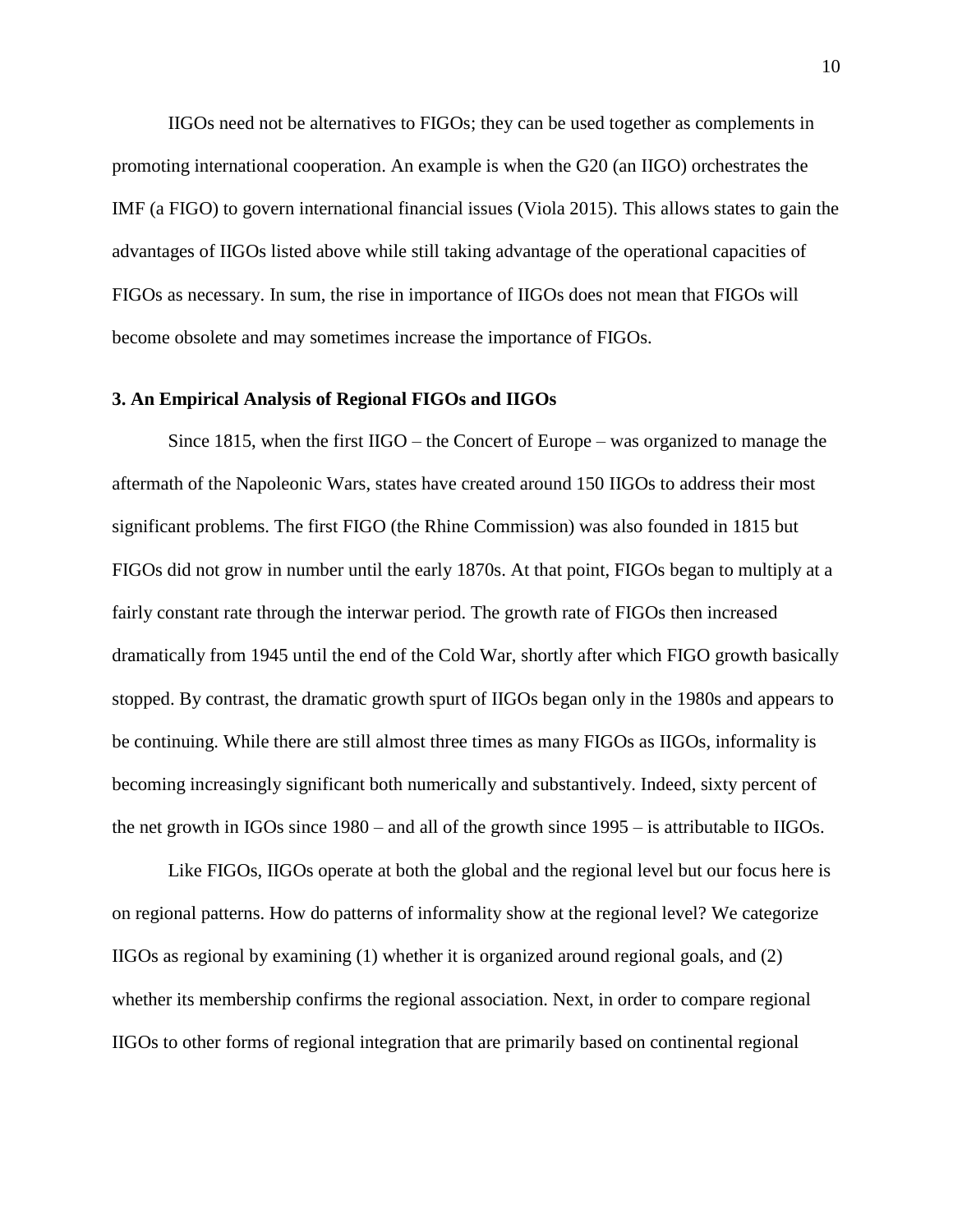categories, $8 \text{ we assign each regional IIGO to a mutually exclusive category: Asia, Europe,$ Africa, Americas, Pacific (including Australia) and Other (which includes cross-regional categories such as Europe-Asia and IIGOs that are geographically defined in nontraditional ways as noted above). Such an exercise is difficult as there is no universally agreed definition of regions among either scholars or policymakers. It therefore requires judgement calls, underscoring our argument that regions are not straightforwardly intrinsic to geography.

As Figure 1 shows, the post-Cold War era has seen a surge of regional organizations, and the form of regional IGOs – defined by the share of IIGOs -- has become distinctly more informal. Indeed, the number of regional *formal* intergovernmental organizations (FIGOs) like the EU, Organization of American States, or African Union has stopped increasing while the number of regional IIGOs like the East Asia Summit (2005), the Lima Group (2017), and the Three Seas Initiative (2016) continue to increase. These informal regional configurations are especially significant because IIGOs are used primarily for important political issues including security, economic, and political affairs to meet the challenges of the 21st century whereas many FIGOS are used for secondary regulatory and social issues (Vabulas and Snidal 2021).

<sup>8</sup> An alternative coding strategy would assign a cross-continental IIGO fractionally to each region (e.g., by share of membership) but coding rules could be arbitrary and may change with membership changes over time. While the Middle East is often broken out from Asia, we do not do that here as it has few IGOs and does not affect the results below.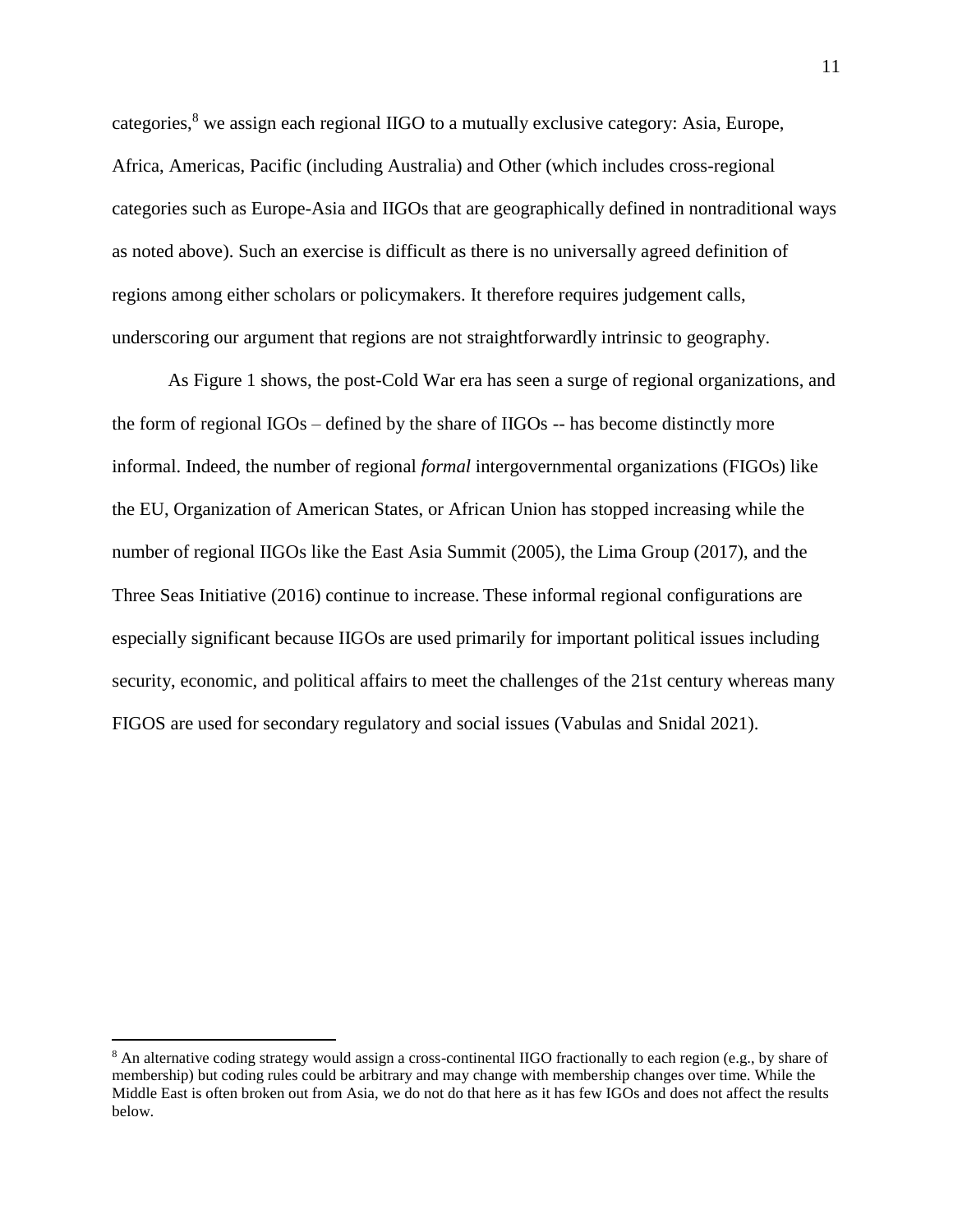

**Figure 1: Cumulative IIGOs and FIGOs over time**<sup>9</sup>

Figure 1 shows that 53% of IIGOs (60/114) are geographically regional while Figure 2 compares the frequency of IIGOs and FIGOs in different regions (as defined earlier). Comparing across columns, Asia has the highest percentage of IIGOs (37%) and the other regions have a greater proportion of FIGOs (from 74% for Europe up to 95% for Africa). Perhaps surprisingly, however, the greatest number of regional IIGOs (43%) actually involve members from Europe (including cross-regional cases such as Asia-Europe).<sup>10</sup> Thus, informality is prolific in Europe, which does not accord with the standard presumption that Europe has a tendency toward FIGOs. Just because formality has been ubiquitous in Europe does not mean that informality is absent; IIGOs and FIGOs are not simply substituting for one another. European IIGOs such as the

<sup>9</sup> These numbers include only organizations that are still "alive". Interestingly, IIGOs are more durable than FIGOs and IIGO "deaths" are largely due to increased legalization, acquiring a secretariat or both (in which case they become a FIGO). IIGO data is based on the IIGO 2.0 dataset (Vabulas and Snidal 2019). FIGO data comes from Pevehouse et. al. (2019).

<sup>&</sup>lt;sup>10</sup> The 43% includes regions such as the Black Sea, Baltic Sea, Mediterranean, and North Atlantic that are categorized under "other" in Figure 2.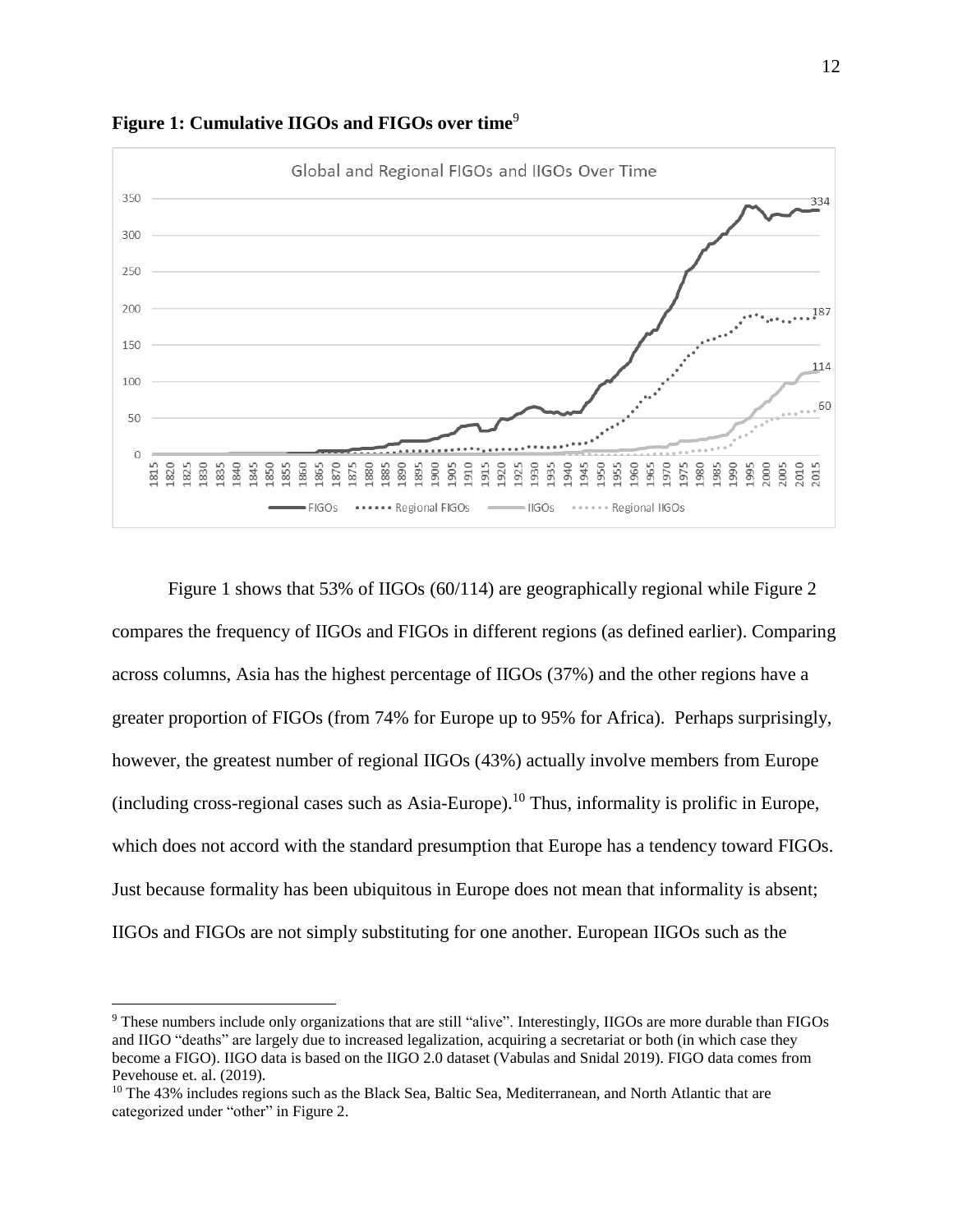Austerlitz-Format, Budapest Process, the Visegrad Group, Weimar Triangle, and Central European Defense Cooperation have taken their place alongside FIGOs such as the Council of Europe and the European Union and have become increasingly important in the 21<sup>st</sup> century. This proliferation of regional IIGOs in Europe reflects increasing tendency for states to cooperate without strong institutional commitment or giving up more sovereignty than necessary.

| <b>REGION</b>   | Number of<br><b>FIGOS (%)</b> | Number of<br>IIGOS (%) | <b>Total</b><br><b>IGOs</b> | <b>Density</b><br>(IGOs/States)<br>1990<br>2017 | Number (%)<br><b>Created after</b><br>1990 |  |
|-----------------|-------------------------------|------------------------|-----------------------------|-------------------------------------------------|--------------------------------------------|--|
| Africa          | 89 (95%)                      | 4(5%)                  | 93                          | 1.3<br>1.7                                      | 19 (20%)                                   |  |
| <b>Americas</b> | 66 (90%)                      | 7(10%)                 | 73                          | 2.0<br>1.6                                      | 13 (18%)                                   |  |
| Asia            | 22 (63%)                      | 13 (37%)               | 35                          | .7<br>$\cdot$                                   | 17 (49%)                                   |  |
| <b>Europe</b>   | 75 (74%)                      | 26 (26%)               | 101                         | 1.5<br>2.4                                      | 37 (37%)                                   |  |
| <b>Pacific</b>  | 6(54%)                        | 5(46%)                 | 11                          | .8                                              | 6(55%)                                     |  |
| <b>Other</b>    | 34 (61%)                      | 22 (39%)               | 56                          | n/a                                             | 31 (54%)                                   |  |
| <b>TOTAL</b>    | 292 (79%)                     | 77 (21%)               | 369                         |                                                 | 123 (33%)                                  |  |

**Figure 2: Regional FIGOs and IIGOs**

By comparison, Figure 2 shows that 24% of regional IIGOs involve members from Asia (again, including cross-regional IIGOs). Examples of Asian regional IIGOs include the East Asia Summit and the Conference on Interaction and Confidence Building Measures in Asia (CICA). These data show that there *is* significant regional variation in international institutionalization, but it is not as simple as "Europe tends to be more formally institutionalized" and "Asia tends to be less formally institutionalized."

Figure 2 also shows the ratio of both types of IGOs to the number of states in a region as a rough measure of regional IGO density, and the proportion of both types of IGOs created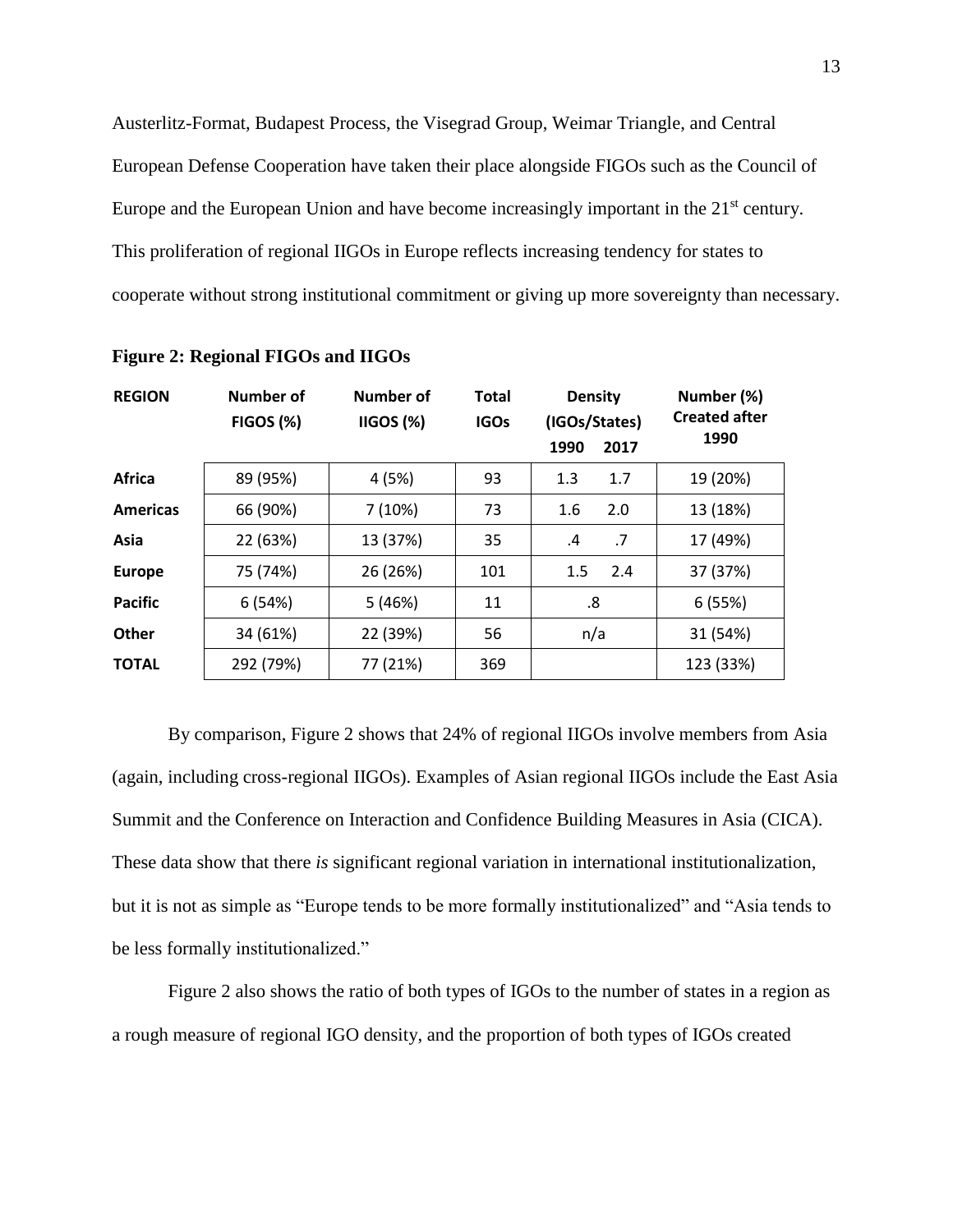before and after 1990 to uncover time patterns. What is striking is both the low density of Asian institutionalization but also its fairly rapid increase.

Figure 3 allows us to compare the formation of regional organizations (both formal and informal) in Europe and Asia over time to reveal a pattern that undermines the ASEAN Way claim. Before 1991, IIGOs were quite rare overall: only ten IIGOs had been created in the two regions combined. But in the post-1991 period their number more than nearly tripled to 29. By contrast, 72 FIGOs had been created in the two regions by 1990 but their number increased by only one-third (25) in the subsequent period. This change is also reflected in the regional breakdown. Europe formed many regional organizations before 1991 (64 in total)<sup>11</sup>, only 13% of which were IIGOs. By contrast, relatively few IGOs *of any type* were created in Asia before 1991 (18 in total), only 11% of which were IIGOs. So before 1991, Asia produced fewer IGOs but the same proportion of informal ones. After 1991, Europe has continued to create more regional IGOs (37) but now nearly half of these are IIGOs (49%). In the same period, Asia still created fewer new regional IGOs (17) but a higher proportion are IIGOs (65%).<sup>12</sup>

<sup>&</sup>lt;sup>11</sup> We use a cut-point at 1990 because of the shift in international order following the Cold War. Below we critique the use of periodization.

 $12$  For stark contrast, we leave out the handful of organizations that are cross-regional between Europe and Asia.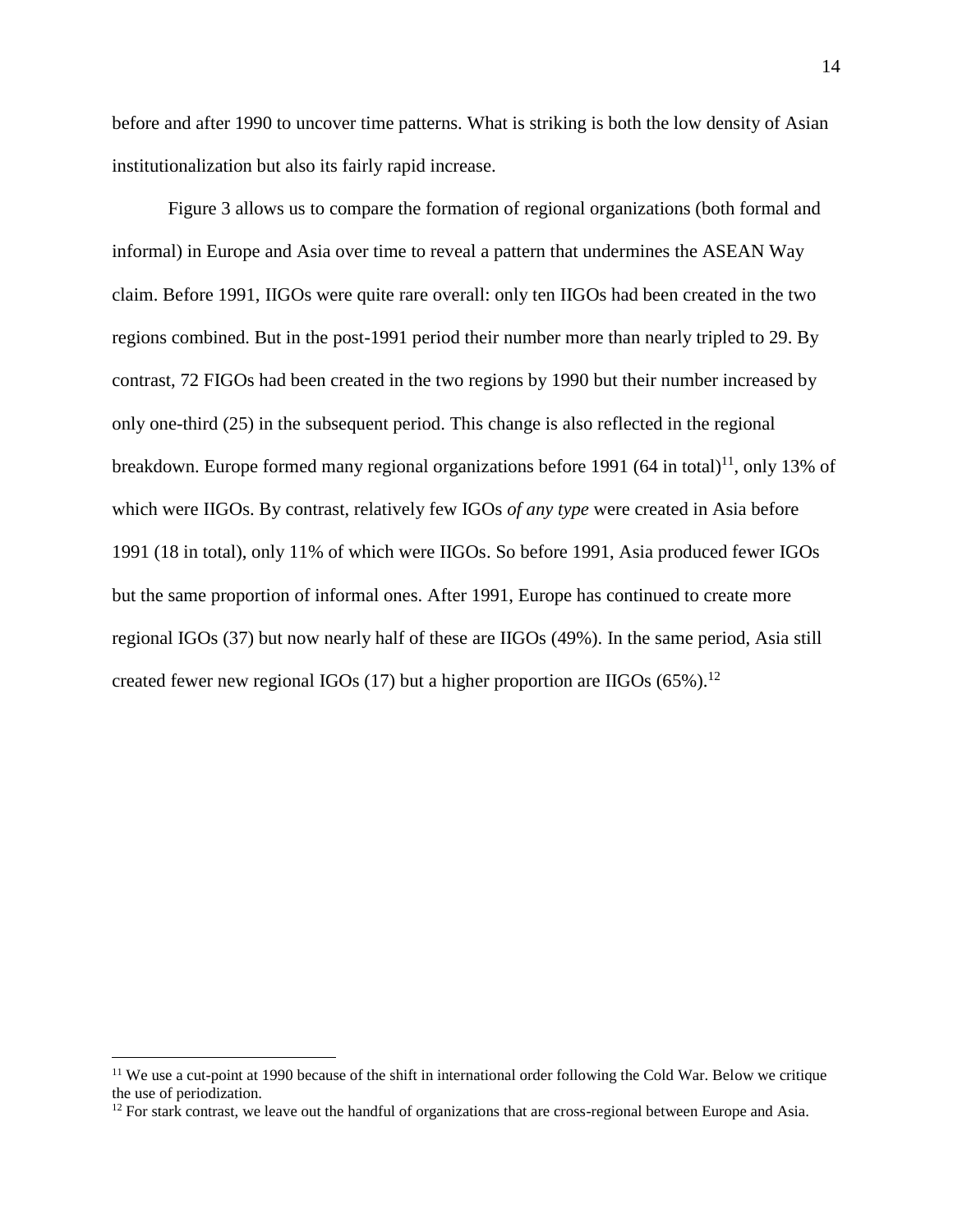|                                |             | <b>Africa</b> |             | <b>Americas</b> |             | Asia                  |             | <b>Europe</b> |             | <b>Pacific</b> |             | Other       |             | All         |
|--------------------------------|-------------|---------------|-------------|-----------------|-------------|-----------------------|-------------|---------------|-------------|----------------|-------------|-------------|-------------|-------------|
|                                | <b>FIGO</b> | <b>IIGO</b>   | <b>FIGO</b> | <b>IIGO</b>     | <b>FIGO</b> | <b>IIGO</b>           | <b>FIGO</b> | <b>IIGO</b>   | <b>FIGO</b> | <b>IIGO</b>    | <b>FIGO</b> | <b>IIGO</b> | <b>FIGO</b> | <b>IIGO</b> |
| Created<br>before<br>1991      | 71<br>96%   | 3<br>4%       | 57<br>95%   | 3<br>5%         | 16<br>89%   | $\overline{2}$<br>11% | 56<br>88%   | 8<br>13%      | 4<br>80%    | 20%            | 22<br>85%   | 4<br>15%    | 226<br>91%  | 219%        |
| Total<br>(% 1991)              | 74 (80%)    |               | 60 (82%)    |                 | 18 (51%)    |                       | 64 (63%)    |               | 5 (45%)     |                | 26 (46%)    |             | 247 (67%)   |             |
| Created<br>in 1991<br>or after | 18<br>95%   | 1<br>5%       | 9<br>69%    | 4<br>31%        | 6<br>35%    | 11<br>65%             | 19<br>51%   | 18<br>49%     | 2<br>33%    | 4<br>67%       | 12<br>40%   | 18<br>60%   | 66<br>54%   | 56<br>46%   |
| Total<br>(%≥1991)              |             | 19 (20%)      |             | 13 (18%)        |             | 17 (49%)              |             | 37 (37%)      |             | 6(55%)         |             | 30 (54%)    |             | 122 (33%)   |

**Figure 3: Regional Institutions by Date of Creation**

Students of Asian institutionalization are therefore correct to say that Asia is not as densely institutionalized as Europe, but its institutions created before 1991were as formal as in Europe. While recent Asian regional IGOs are slightly less formal than recent European regional IGOs, the real difference between the regions is that Asia is late to creating institutions as a whole and has done so in a period where all states have moved towards creating more IIGOs.<sup>13</sup> In sum, informality is not a primarily regional phenomenon but a temporal one; we see a strong shift toward the creation of IIGOs in both regions in the post-Cold War era.

Indeed, the greatest anomaly in the regional patterns above is now Africa, which remains focused on the creation of FIGOs (95%). Sadly, this may reflect the sham nature of institutionalization in Africa where many FIGOs are created for "show" and pork barrel purposes and become "zombies" thereafter (Gray 2018). Indeed, one advantage of IIGOs is that there is little reason for creating them beyond *actually using them* for pursing interstate agendas. They do not have glitzy secretariat buildings providing cushy jobs for political appointees with large per diem allotments.

<sup>&</sup>lt;sup>13</sup> As noted above, Manulak and Snidal (2021) attribute the shift from FIGOs to IIGOs in the more recent period to shifts in the communication and transportation costs, including the internet, which have made informal international diplomacy much more effective and cost-effective.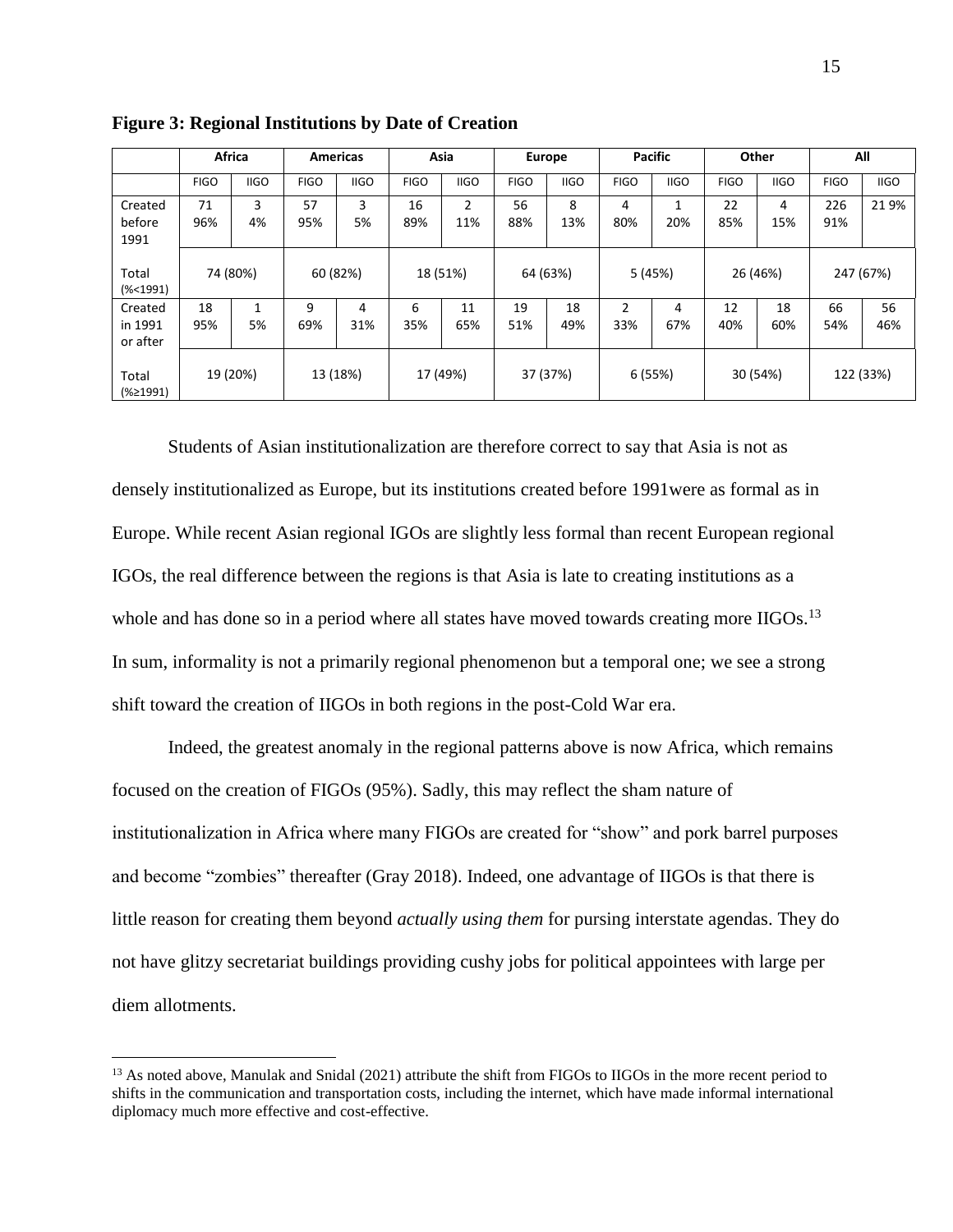What should we then make of these regional patterns? First, simple generalizations such as "Asian institutions are different to European institutions" are not sustainable under closer examination. While Asian institutions are more informal than European ones, the explanation seems to lie heavily in the fact that Asia is a "late-institutionalizer" in a period where there has been a general shift to IIGOs relative to FIGOs. For the same reason, Europe has a high proportion of IIGOs associated with the end of the Cold War, at a point when all countries seem to be opting for less formal mechanisms of cooperation to protect sovereignty. The real difference thus is time not region.

Instead of labeling these as "regional organizations", we might better treat them as "club organizations." The latter terminology emphasizes that shared foreign policy aims, sometimes combined with geographic location, are key determinants of organizational membership. In other words, normative contiguity is as important as physical or material contiguity in the social construction of intergovernmental clubs. In a similar vein, Davis and Pratt (2020) show how clubs provide a useful way to categorize formal "economic" international organizations; club membership "boundaries" are driven not by an ability to contribute to effective economic regulation (Cornes and Sandler 1996) but, instead, by shared geopolitical goals and values.

## **4. The ASEAN Way**

This comparison is important because the increasing pattern of informal regionalism has been incorrectly attributed to a supposedly unique Asian (regional) ethos most clearly represented in ASEAN. ASEAN is a regional organization whose five founding members— Thailand, Malaysia, Singapore, Philippines, and Indonesia—are Asian. At the outset, ASEAN initially focused on security but the organization's focus has since expanded both in terms of membership and issue-coverage.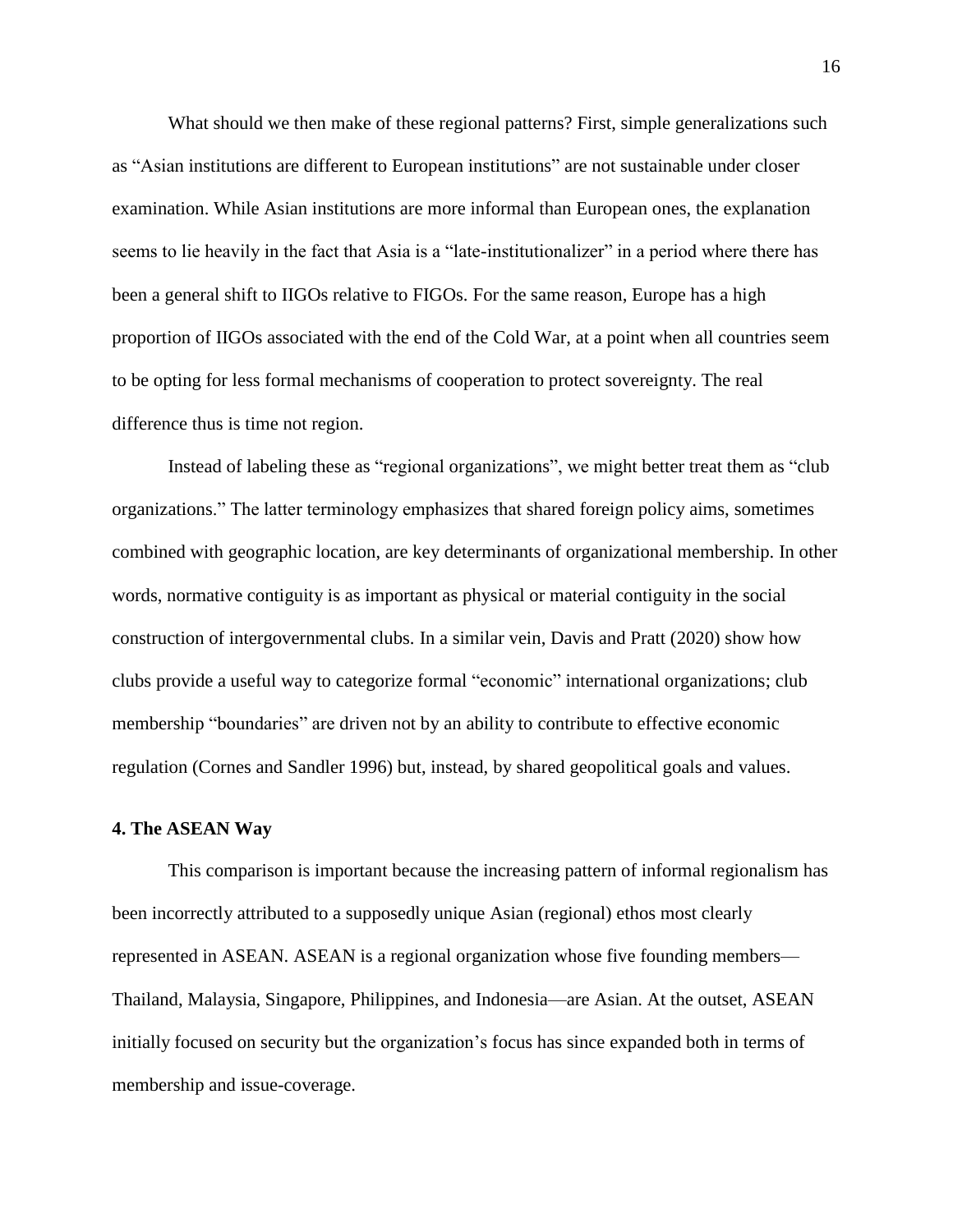Whether ASEAN operates differently than other intergovernmental organizations—and more broadly, whether Asian regional institutions are structured differently to other regional entities—has consumed many scholars. Jetschke and Katada (2015:225), for example, note that "one of the most puzzling features of Asian regionalism as compared to other regions is its limited formal institutionalization." Moreover, Acharya (2015) has argued that a theory of regionalism is needed for the non-Western world, to account for states fundamentally wanting to preserve state autonomy and limit extra-regional influence. Acharya examines why ASEAN states prefer less formal or legalistic institutions (such as a supranational bureaucracy or formal arbitration/dispute settlement mechanisms) that could otherwise undercut sovereignty and nonintervention.

In order to begin to answer this question, Acharya advanced "the ASEAN Way" as a label for the seemingly distinctly different way that many argue defines ASEAN as compared to the European Union, which is often used as a standard model. This in itself is problematic for many reasons, but most importantly, the EU is the only regional integration scheme to truly go "beyond the nation-state" as a supranational organization. Nevertheless, Acharya coined the ASEAN Way to name an alternative pathway to formal intergovernmental cooperation, and instead recognize a novel form of international organization that is more communitarian and more consensus-driven (Acharya and Johnston 2007, 2012). The ASEAN Way involves "a high degree of discreetness, informality, pragmatism, expediency, consensus-building, and nonconfrontational bargaining styles" (Acharya 1997:329).

Acharya argues that the uniqueness of ASEAN stems from the historical peculiarity of Southeast Asia, which includes colonization, late independence and major internal security threats rather than external threats prominent in Europe or in Northeast Asia. These features,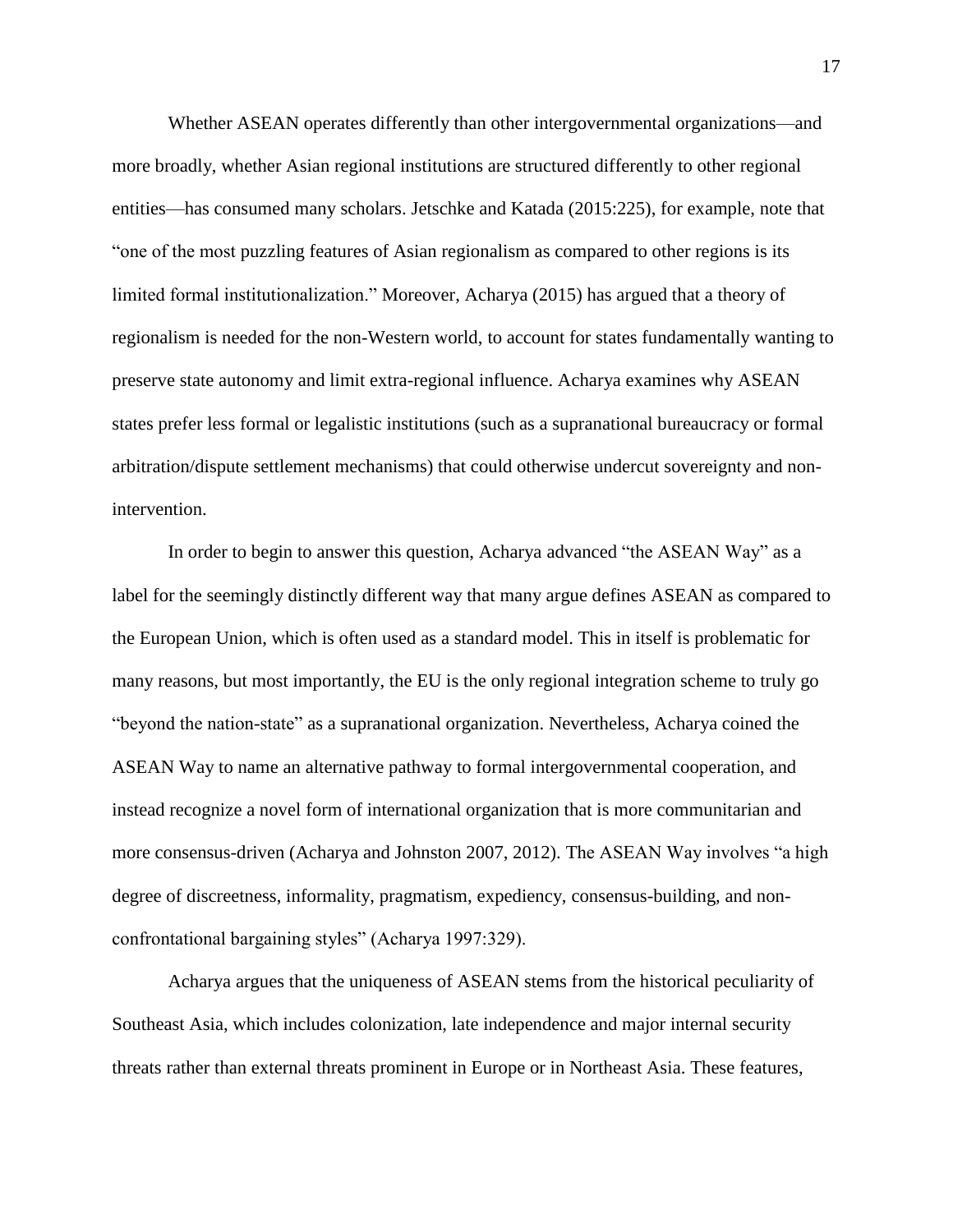according to this logic, have encouraged the development of organizing principles including consensus, non-interference, and respect for sovereignty. We argue, however, that institutional features not distinctively "Asian." A concern for internal security has been paramount in the early operations of other regional groupings beginning with the Concert of Europe. Moreover, colonialism, late independence and internal security threats also characterize many African countries which have favored formal rather than informal regional organizations. ASEAN countries are therefore not distinctive in terms of independence and security threats.

The ASEAN Way's foundational claim also often rests on the suggestion of a common history of colonialism (Katzenstein 1997:32; Katsumata 2003). However, of the five initial ASEAN members, Thailand was never colonized, and the other four members were parts of different empires (Portuguese, Dutch, English, and American). These colonial differences have mattered, establishing very different administrative and legal cultures that have held over time. Moreover, the five founding members do not share a common language but many languages including Thai, Malay, English, Indonesian, Filipino, Tamil, and Mandarin Chinese to name a few.

Others argue that the idiosyncratic factors related to ASEAN's informality are driven by shared culture of member states. In this argument, Asian culture is more communitarian than Western norms and often puts society over self. An example of how this bears out in ASEAN is that the organization has adopted the Malay practice of consultation and consensus building as an operational process -- and also noninterference in each other's affairs.<sup>14</sup> If the ASEAN Way does draw on a unique set of values, however, it is important to ask what and where they come from. Scholarly analysis of Filipino values, for instance, show that personal relationships form the

<sup>&</sup>lt;sup>14</sup> Relatedly, the "Shanghai Spirit" is similar to the ASEAN Way, but invokes the principles seen in the Shanghai Cooperation Organization.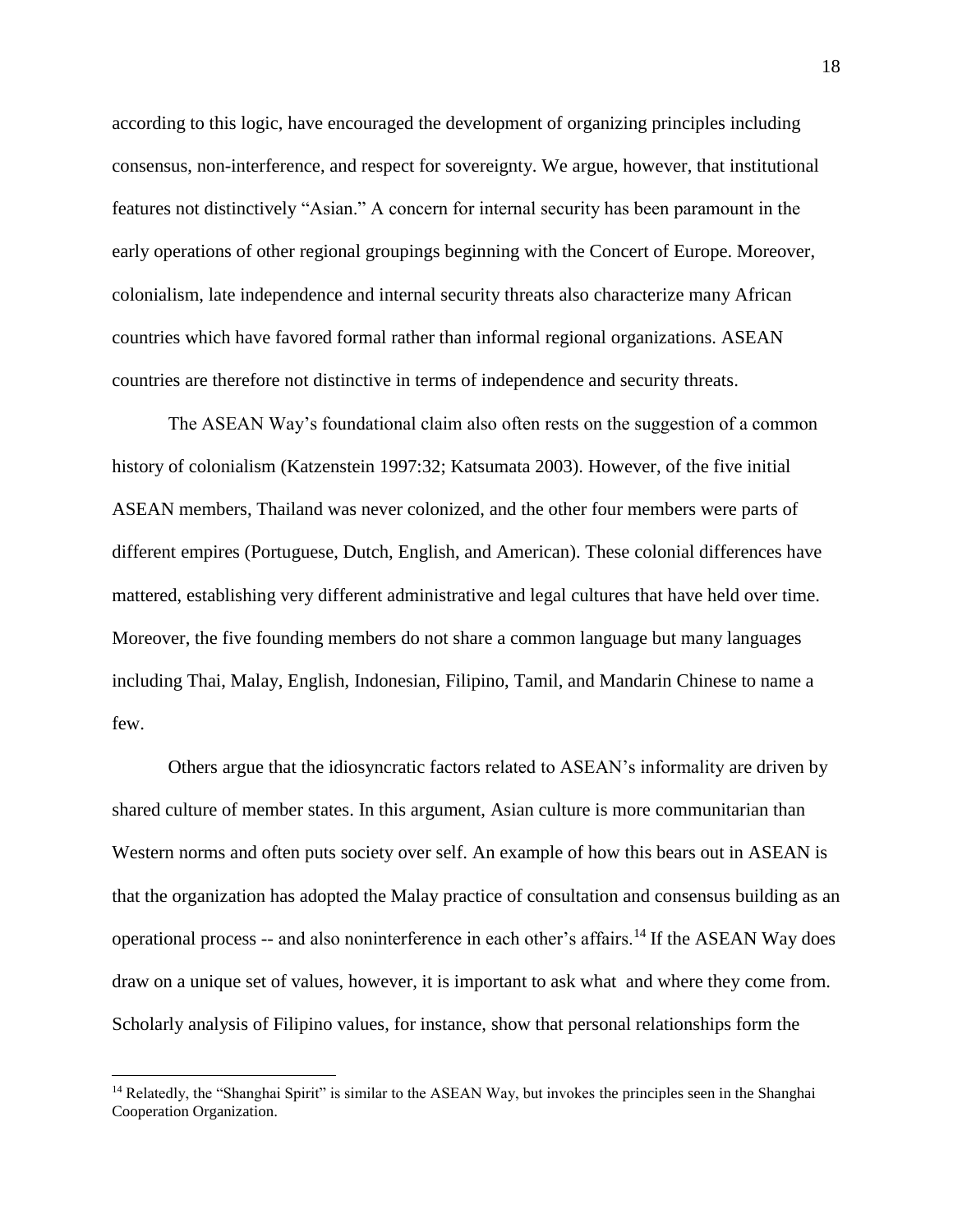backbone of the value system with strong roots based in kinship, friendship, and commercial ties. However, just within the Philippines, the value system is an assemblage of different ideologies, moral codes, ethical practices, and etiquette that can all vary greatly depending on individual's religion, upbringing, and more. ASEAN is indeed defined by the diversity of its members. Malaysia even expelled Singapore from the Malay Foundation in 1965, showing that the "region" is a political creation, not fixed by geography.

Moreover, many of these values are not unique to Asia or ASEAN countries. Tying back to why countries choose informal organizations, it is therefore hard to swallow the notion that only Asian countries would have a concern for their sovereignty. Indeed, the Westphalian Western order is built on this premise. This underscores a wider tenant: Asia is diverse, even without including parts of the Middle East or the arguably more European Russia. In terms of Huntington's civilizations, the original five members of ASEAN cut across three civilization groups defined at the broadest level, and Asia more broadly cuts across six even without including Russia. Indeed, using this accounting, Asia is the most diverse region (Russett, O'Neal & Cox 2000).

Quite simply, Figure 4 shows there is very little common history or culture beyond sharing the experience of Japanese occupation during the Second World War. Indeed Michael Jones (2004:148) poses the question, "How does a region create a common identity when there are so many competing cultural identities?" Instead of this collection of countries sharing bottom-up cohesion, the ASEAN Way has been socially constructed from the top-down, as a project to create a regional identity. This identity has been backward induced: analysts have looked at the nature of ASEAN and imputed those "values" to member countries rather than using independent measures of values as a way of capturing the experiences.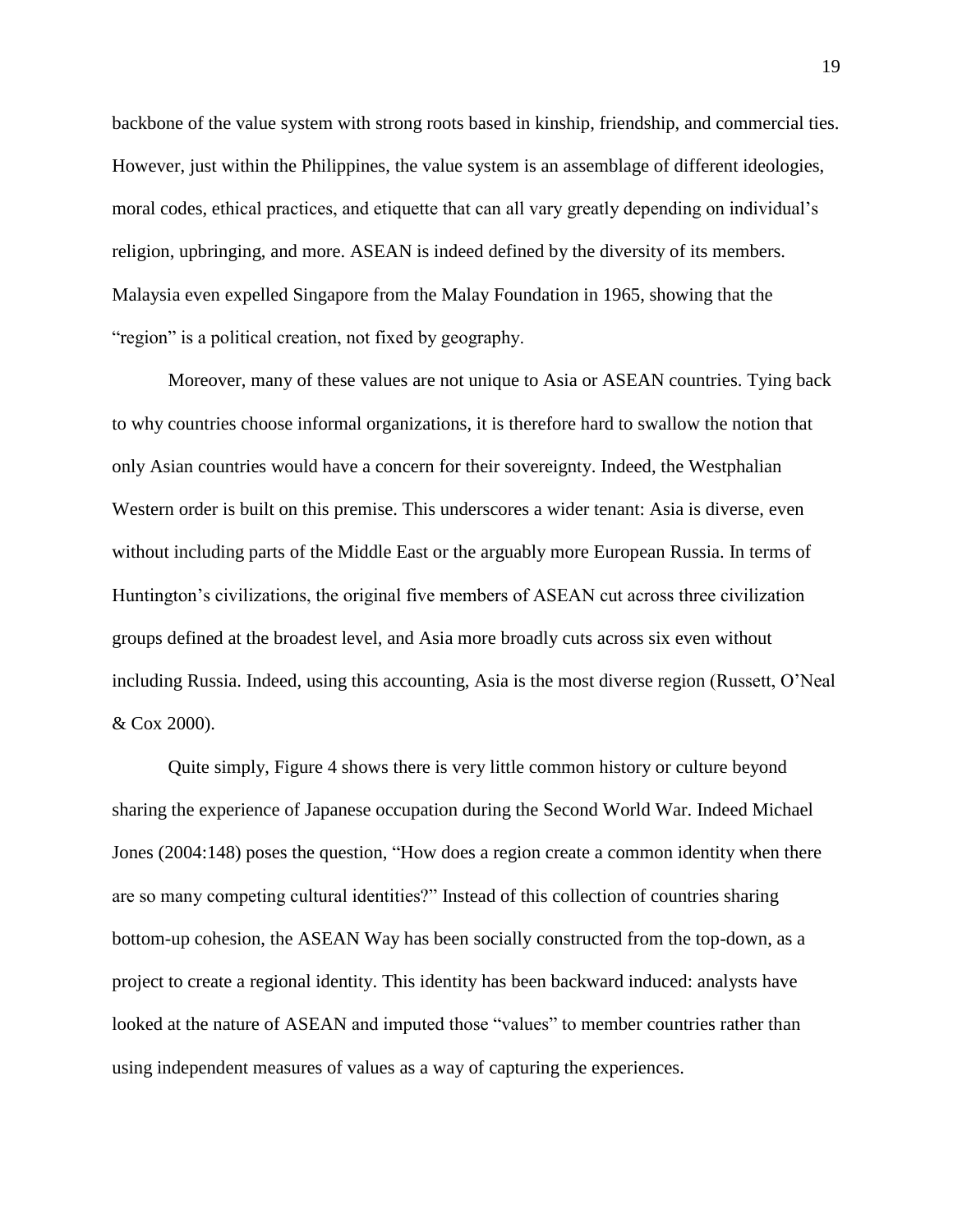|                    | <b>Colonial</b><br>Past                                                                                   | <b>Ethnicity</b>                                                   | <b>Religion</b>                                            | Language                                                                       | Legal<br>system             | <b>Governance</b><br>form<br>1967 Polity<br><b>Score</b> | Freedom<br>House<br><b>2002 Rank</b><br>(Score) |
|--------------------|-----------------------------------------------------------------------------------------------------------|--------------------------------------------------------------------|------------------------------------------------------------|--------------------------------------------------------------------------------|-----------------------------|----------------------------------------------------------|-------------------------------------------------|
| <b>Thailand</b>    | None                                                                                                      | Thai 86%<br>Khmer                                                  | <b>Buddhist</b><br>95%<br>Islam 5%                         | Thai                                                                           | Civil                       | $(-7)$                                                   | 65(22.75)                                       |
| <b>Indonesia</b>   | Dutch<br>$(1800 -$<br>1811;<br>1816-<br>1949)                                                             | 600<br>ethnic<br>groups                                            | 87% Islam<br>11%<br>Christian                              | Indonesian                                                                     | Civil                       | Republic<br>$(-6)$                                       | 57(20)<br>Military<br>dictatorship<br>in 1967   |
| <b>Philippines</b> | Spanish<br>$(1565 -$<br>1898);<br>American                                                                | 34%<br>Visayan<br>24%<br>Tagalog<br>8%<br>Llocan                   | Christian<br>92%<br>Islam 6%                               | Filipino,<br>English<br>$(+19)$<br>recognized)<br>Tagalo 24%<br>Cebuano<br>21% | Civil<br>Law                | Constit.<br>democ<br>(5)                                 | 89 (29.0)                                       |
| <b>Malaysia</b>    | Portuguese<br>$(1511 -$<br>1641);<br>Dutch<br>$(1641 -$<br>1824);<br><b>British</b><br>$(1824 -$<br>1957) | Malay                                                              | Islam 61%<br><b>Buddhist</b><br>20%<br>Christian 9%        | Malay<br>(English<br>recognized)                                               | Common<br>$Law +$<br>Sharia | Democracy<br>(Constit.<br>Elective<br>Monarchy)<br>(1)   | 110 (38.8)                                      |
| <b>Singapore</b>   | <b>British</b><br>$(1819 -$<br>1942)                                                                      | $\overline{\text{Chinese}}$<br>76%<br>Malay<br>15%<br>Indian<br>8% | <b>Buddhist</b><br>33%<br>Christianity<br>19%<br>Islam 14% | English,<br>Malay,<br>Mandarin,<br>Tamil                                       | Common<br>Law               | $(-2)$                                                   | 144 (47.33)<br>for 2003                         |

# **Figure 4: Cultural and Historical Differences Among ASEAN Founding Members**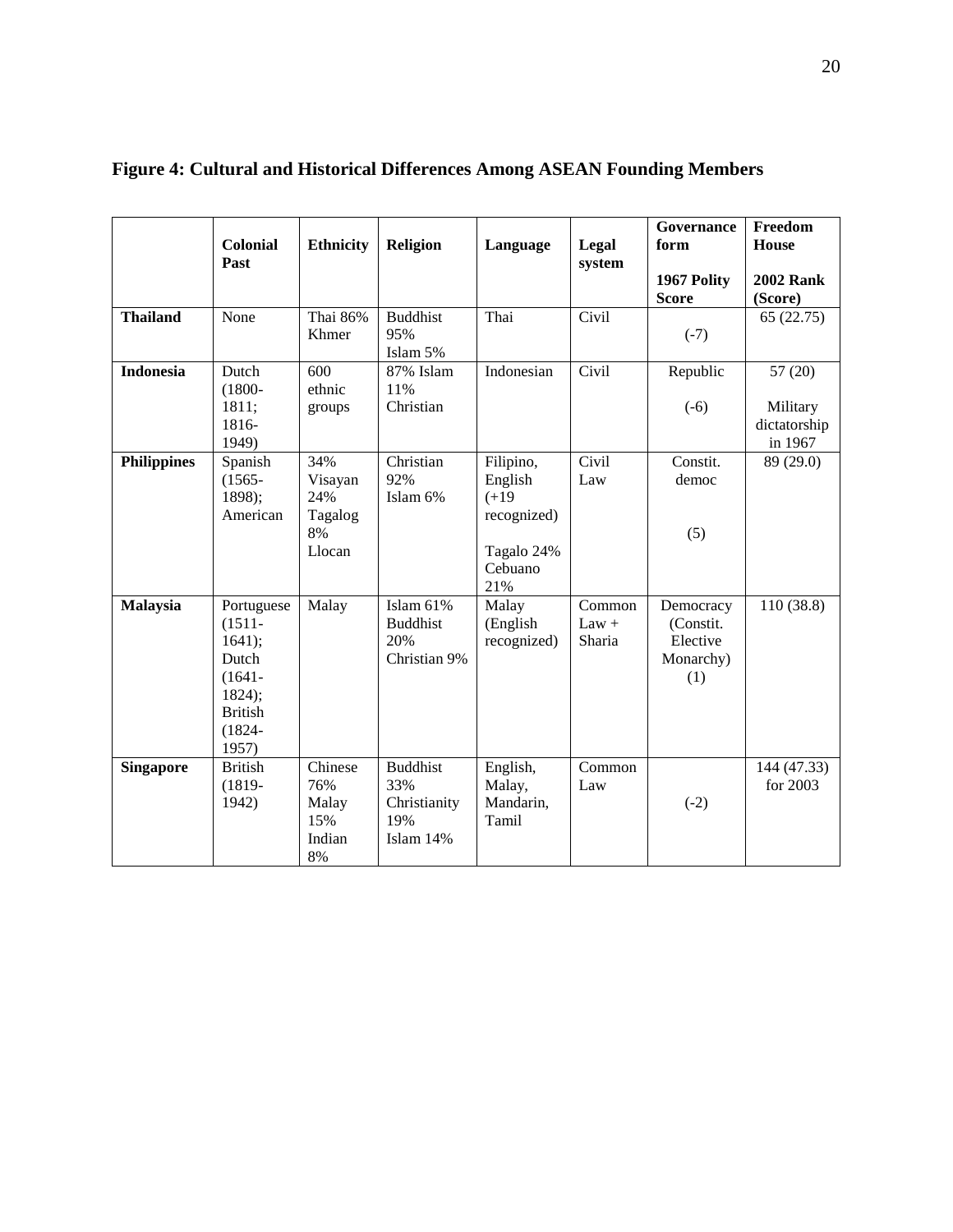If the ASEAN Way label is constructed top-down, then it is not clear why it needs to be geographically regional. Social construction in the modern age is not restricted or even necessarily promoted by geography or other elements of regionhood. Indeed, ASEAN has many spin-off entities including ASEAN + 3 (which includes China, South Korea, and Japan) and ASEAN + 6 (which adds in India, Australia, and New Zealand). As ASEAN has expanded to these groupings, it has remained informal even though these groups are less culturally homogenous.

ASEAN has also extended its operational norms in geographically diverse directions that include Canada, the U.S. and EU. This expansion of dialogue shows that whereas region once strongly shaped the common problems faced by states, increasingly problems from economic development through cyber security are shaped at a non-regional and even global level. This is certainly the case for ASEAN countries who no longer face geographically-based security issues so much as global issues related to the economy and climate. ASEAN itself has arguably lost its "ASEAN Way", further undermining the idea that there is something distinctly Asian about the way this institution operates.

Furthermore, while ASEAN began as an informal grouping, it has since added a secretariat—initially in 1976, housed within the Indonesian Foreign Ministry, and then fully separate in 1981. It also "moved to forge an EU-style community" by legalizing the interstate cooperation through a treaty in 2008.<sup>15</sup> More significantly, as the scope of ASEAN has expanded to embrace a wider range of issues, the Secretariat has also expanded dramatically. Four Deputy Secretary Generals who oversee three supporting divisions and four departments support the Secretary-General. The departments each have two or three directorates with 46 divisions and a

<sup>&</sup>lt;sup>15</sup> International Herald Tribune December 15, 2008.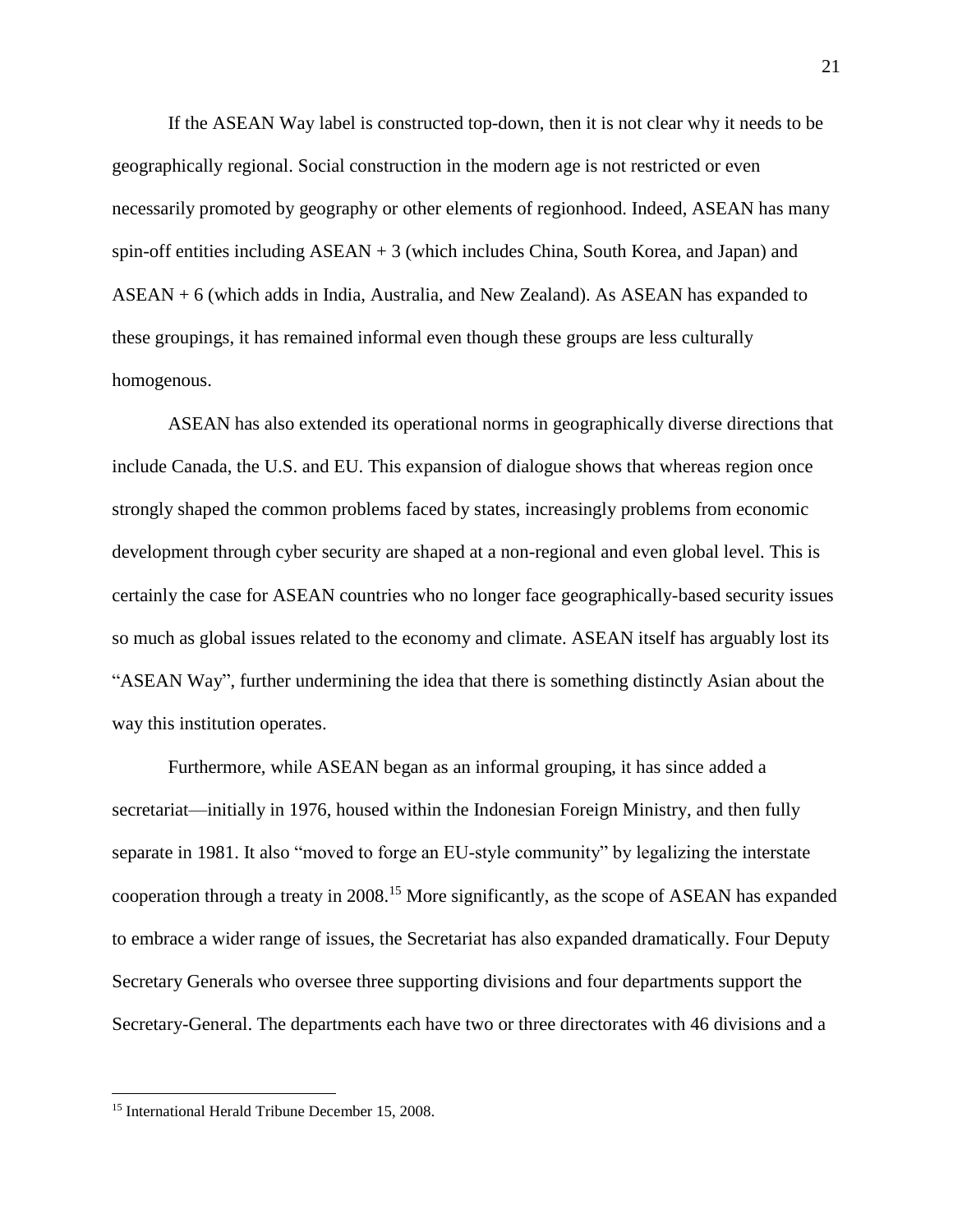considerable staff. The organizational chart is correspondingly complex. There are a further 16 ASEAN Centres and Facilities distributed at various locations and another 75 entities associated with ASEAN. In short, while ASEAN is not as formalized as the EU, it has become one of the more extensively formalized international organizations. Importantly, ASEAN formalization is not inevitable but is a response to the problems it faces, not to its identity.<sup>16</sup> By contrast, most IIGOs have not formalized at all and, of those IIGOs that have, few have formalized as much as has ASEAN.<sup>17</sup>

The ASEAN Way is thus a misleading label. It has been used as both a dependent variable to signify nonintervention or consensual decision-making but also as an independent variable to invoke Asian culture and ethos as a key explanatory factor for particular behaviors. But the dataset of IIGOs shows that informality is not distinctive to Asia. Indeed the first Western IIGO, the Concert of Europe worked on similar principles to ASEAN. The second Treaty of Paris called for the Congress of Vienna "to consolidate the connections which at the present moment so closely unite the Four Sovereigns for the happiness of the world … for the purpose of consulting upon their common interests, and for the considerations of the measures which at each of these periods shall be considered the most salutary for the response and prosperity of Nations, and for the maintenance of peace in Europe."<sup>18</sup>

Our analysis instead shows that the proliferation of IIGOs—and the desire for informality and protecting sovereignty more broadly—is not a uniquely Asian phenomenon but reflects

<sup>&</sup>lt;sup>16</sup> Indeed, if there is any change in identity going on, it would seem an endogenous reaction to problems faced and to be going in the opposite direction.

<sup>&</sup>lt;sup>17</sup> The most institutionalized former IIGOs include the Inter-American system which developed into the Organization of American States (OAS), the General Agreement on Tariffs and Trade (GATT) which formalized as the World Trade Organization (WTO) and the Commission on Security and Cooperation in Europe (CSCE) which became the Organization for Security and Co-operation in Europe (OSCE). Ironically, the OSCE was proposed as a model for ASEAN but was rejected as too formal. ASEAN has now surpassed its level of formality.

<sup>18</sup> Treaty of Paris, 1783; International Treaties and Related Records, 1778-1974; General Records of the United States Government, Record Group 11; National Archives.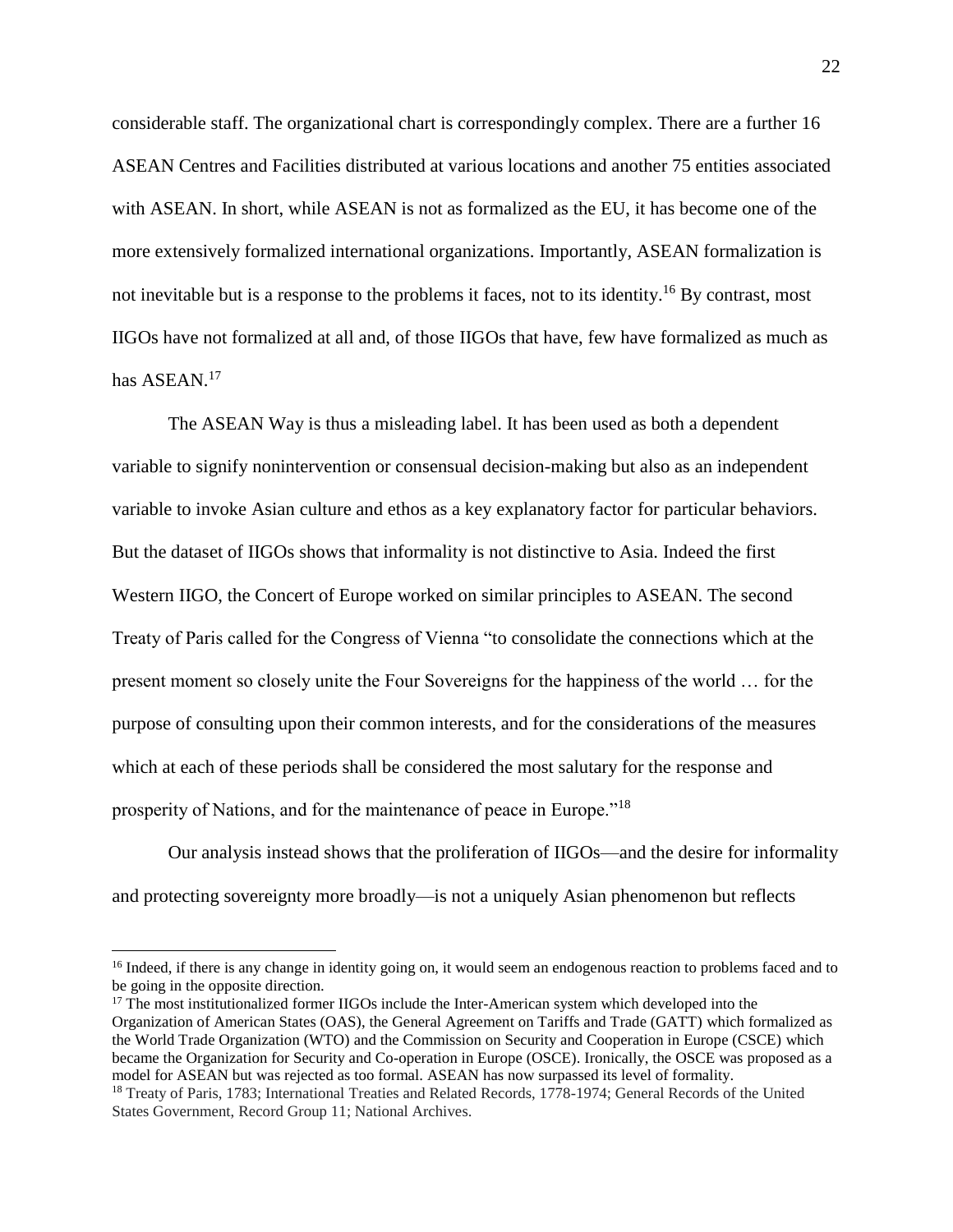changing organizational needs and possibilities in the twenty first century across all regions. Instead of asking why there has been no NATO in Asia (Hemmer and Katzenstein 2002), for example, the true puzzle should be why there has been a NATO in Europe. While we agree that recognizing ASEAN's founding informal principles as being a significant institutional choice, the data we have presented above shows that ASEAN's administrative structure is far from unique, is not distinctly Asian, and that such institutional arrangements need not be regioncentered. Indeed the seductively misleading homonymic terminology of ASEAN Way makes it sound like there is some special "Asian Way" but, in fact, it is simply that states find alternative institutional forms – more or less formalization – to be more useful for different problems and at certain times.

This fits with our logic of why states form IIGOs, but without invoking regional variation. Put differently, the number of informal organizations in Asia is not out of step with the number of informal organizations in other regions. The ASEAN way literature's focus on informality as being an Asian concept has led to a bias in the literature on regionalism. The ASEAN/Asian path is of course different from the EU experience, but not from what is happening more generally both with geographically-regional organizations and with IIGOs more generally. The goal of most contemporary IIGOs is to avoid sovereignty costs while achieving cooperation which is different than the goal of the EU which was to go beyond the nation-state and supersede national sovereignty.

IIGOs are increasingly used everywhere. Attributing variations in formality and organizational features to regional differences, or even to differences between regional and global IGOs, is misleading. Just as relying on EU integration as "the" model of regional cooperation is misguided, so counter-claims that "Asian institutionalization is special" are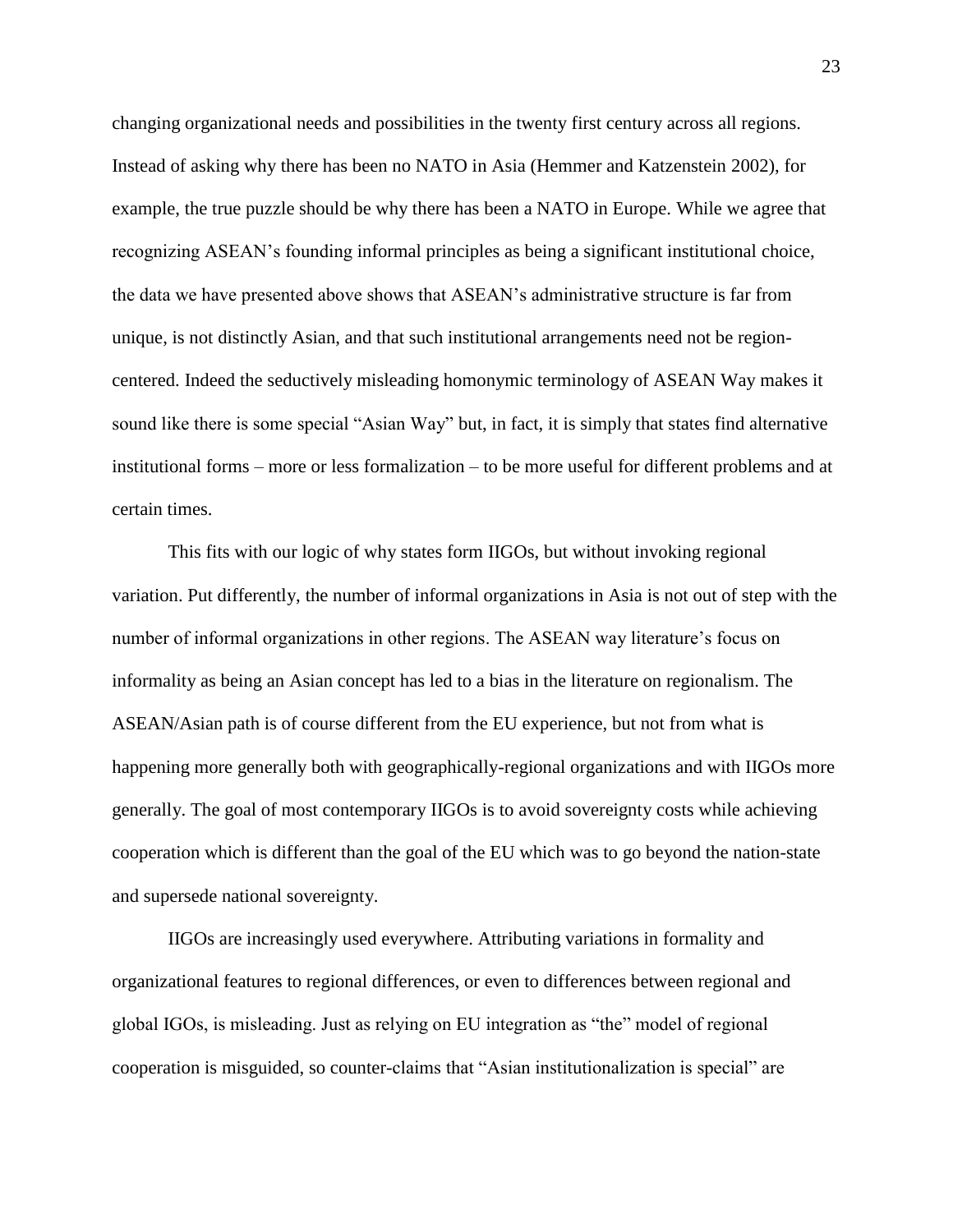overstated. Regional analysis should not be used to separate different cases by geography but rather to understand institutionalization in comparative terms. The rise of IIGOs highlights that there has been a large shift across all regions towards informal organizations. By analyzing IIGOs as a category, we gain a better understanding of the underlying factors that prompt states to design informal institutions that protect sovereignty and push for consensus-based decisions.<sup>19</sup>

#### **5. Let's Not Essentialize Regions**

 $\overline{a}$ 

The use of region as a contextual variable to geographically segregate the analysis of institutions is misleading. Instead, we need to incorporate contextual distinctions in a way that unites not divides our analyses. The incorrect association of informality as unique to the Asian regional experience points toward more general problems inherent in using "region" as an explanation. Instructive analogies for seeing the limits of region as a theoretical explanation are provided by its use in statistical approaches, by efforts to periodize history, and by the use of racial categories. First, in statistical analyses, "region" is frequently used as a control variable – and as an untheorized concept. We include control variables to neutralize (cross-regional) variation in order to focus on the variation of interest – which cannot be the control variable itself. Fixed factors (like region) are therefore not a central explanatory factors in an analysis – but they may provide pointers towards important underlying differences. Whenever the control variables are doing too much work in an analysis, it behooves the researcher to look inside them (e.g.., the underlying properties that characterize a region) and unpack them into theoretical and substantively meaningful variables.

<sup>&</sup>lt;sup>19</sup> By distinguishing the pre- and post-Cold war periods, our paper also shows that these patterns predate recent waves of nationalism and populism.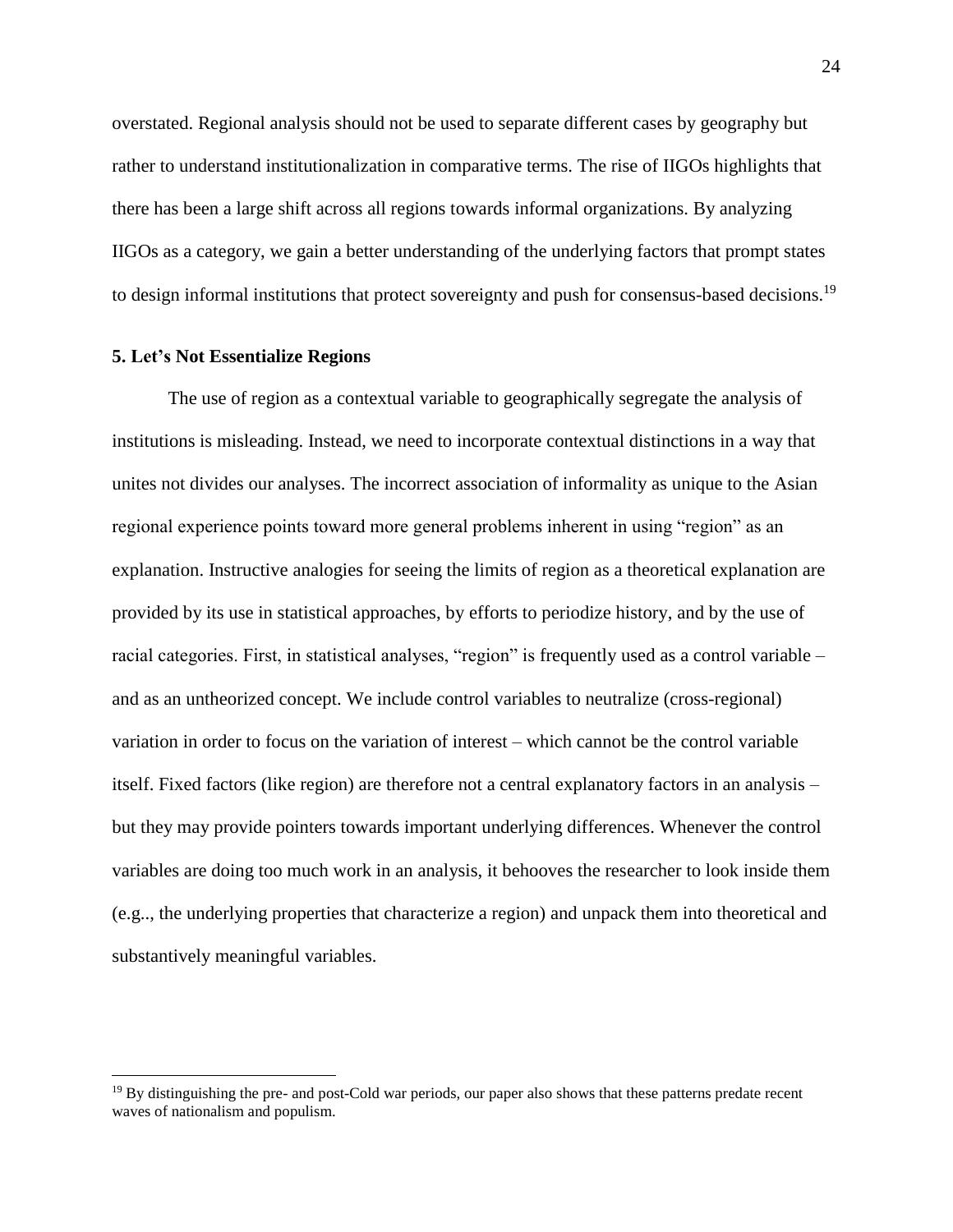Second, similar challenges arise from using the periodization of history as an explanatory factor. Drawing arbitrary lines to create regions (or accepting conventional geographic demarcations) is similar to the problem we create when we divide history into periods. "The very act itself draws our attention to the fact that there is nothing neutral, or innocent, about cutting time into smaller parts" (Le Goff 2014:17). "Periodization always represents a judgment of value with regard to sequences of events that are grouped together in one way rather than another." This applies to our own effort to argue that time periods rather than regions better explain the nature of institutionalization. This claim itself invites further investigation. Is it due to some key difference between the Cold War and post-Cold War that has caused this change? Or is it because of changing institutional possibilities caused by communication and transportation possibilities? Policymakers today state that we need "new multilateral configurations to meet the challenges of the 21st century",<sup>20</sup> recognizing the importance of shifts in informality related to the time period.

A less closely related example is that while race is also often used as a control variable, to use it as an explanatory variable "we should talk about ancestry (which, unlike "race," refers to one's genetic heritage, not innate qualities); or the specific gene variants that, like the sickle cell trait, affect disease risk; or environmental factors like poverty or diet that affect some groups more than others".<sup>21</sup> Regions, like other categories such as "time period" and "race", are helpful for organizing research in early stages. However, as research develops, these categories must be theorized and ultimately replaced with the underlying factors that contain the deeper explanations.

<sup>&</sup>lt;sup>20</sup> Jen Psaki, President Biden's Press Secretary when discussing the upcoming meeting of the Quad on 24 September 2021. https://www.reuters.com/world/biden-host-leaders-australia-japan-india-sept-24-white-house-2021-09-13/ <sup>21</sup> New York Times Dec 8 2017.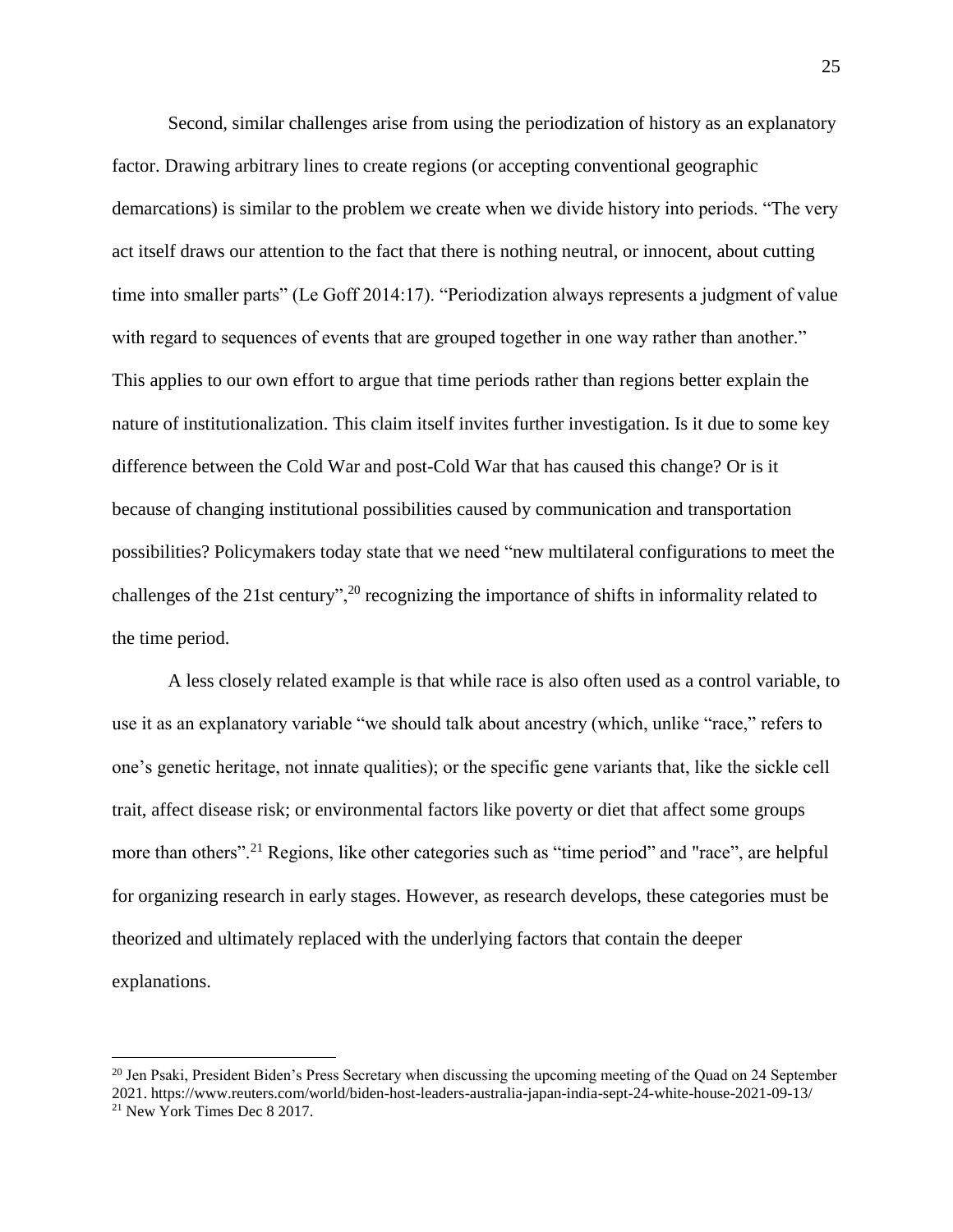Region thus provides a useful stand-in for factors such as geographical proximity, geophysical factors such as the environment, common characteristics such as language and culture, and shared historical experiences, and increasingly political phenomena. Where geography and material factors dominate, it may be less interesting and important to unpack "region" but, especially insofar as region is socially constructed, we need to decompose it to its core parts. Instead of viewing ASEAN as reflecting a uniquely "Asian" concern for nonintervention and consensus, we should investigate concerns for sovereignty and emphasis on consensus-based decision-making more generally. These factors are not uniquely regional, but instead are shared by many states in all regions, at different points in time, and vary according to broader political patterns. This allows us to take advantage of comparisons to better understand the root cause of behaviors and outcomes. The ASEAN Way literature is important because it has identified an important variation in institutional form but it misleads by attributing institutional design to region rather than investigating and theorizing the phenomenon more broadly.

None of this is to deny the possible convenience of region as a key contextual variable - but stopping at "context' leaves the intellectual job undone. Unpacking "region" also helps us understand that territory and geography are becoming less useful concepts in defining shared foreign policy aims, perhaps because of the growing centrality of technology and global interdependence in the 21<sup>st</sup> century (Manulak and Snidal 2021). The importance of the OECD (a club of wealthy, liberal economies), the G20 (a club of the world's "most influential" economies), and the Quad (a club dedicated to security in the Indo-Pacific) are but a few examples emphasizing the importance of club-based organizations rather than regions in world politics today. So instead of developing a theory of regionalism for the non-Western world,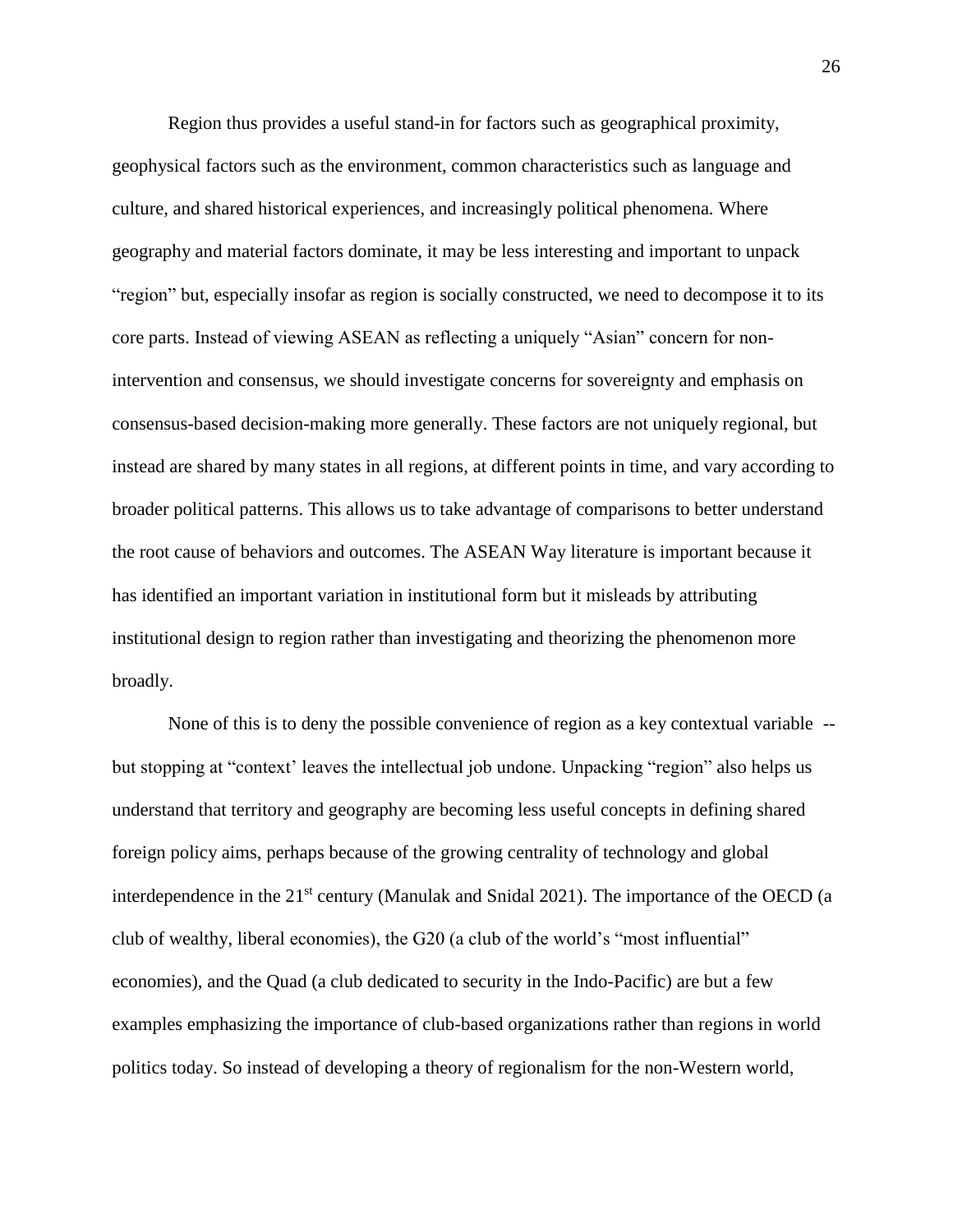scholars of international organizations need to recognize the increasing reliance on club-based, socially constructed informal intergovernmental organizations that are proliferating to address  $21<sup>st</sup>$  century challenges.

## **7. Conclusion**

States are increasingly using different institutional forms for regional cooperation, particularly informal intergovernmental organizations. IIGOs help states organize with flexibility and speed; importantly they help states coordinate without sacrificing state autonomy. These considerations are increasingly important for states that are paying increasing attention to maintaining sovereignty which has been true not only in Asia but in Europe and elsewhere. Conversely, while formalized regional integration has been a prime objective of the European Union, IIGOs have become a preferred institutional choice in many other situations in Europe (and elsewhere) to avoid delegation and integration. Our broader overview of regional IIGOs shows that states increasingly structure their interactions to cooperate without making strong institutional commitments or giving up more sovereignty than necessary.

This paper also presents a reminder of the need to theorize our concepts – both as dependent and independent variables – and why they occur or have their effect in international relations. "Region" is often useful as a placeholder but we need to push beyond it towards a deeper explanation. This requires unpacking region into geography, culture, language, politics, shared historical experience or whatever factors underlie its seeming effect and identify the mechanisms that connect across categories.

Just as it was an error to think that the EU model could be applied universally, it is equally wrong to believe that ASEAN is a region-specific institutional design choice. A better understanding of the underlying factors that prompt states to design institutions in a way that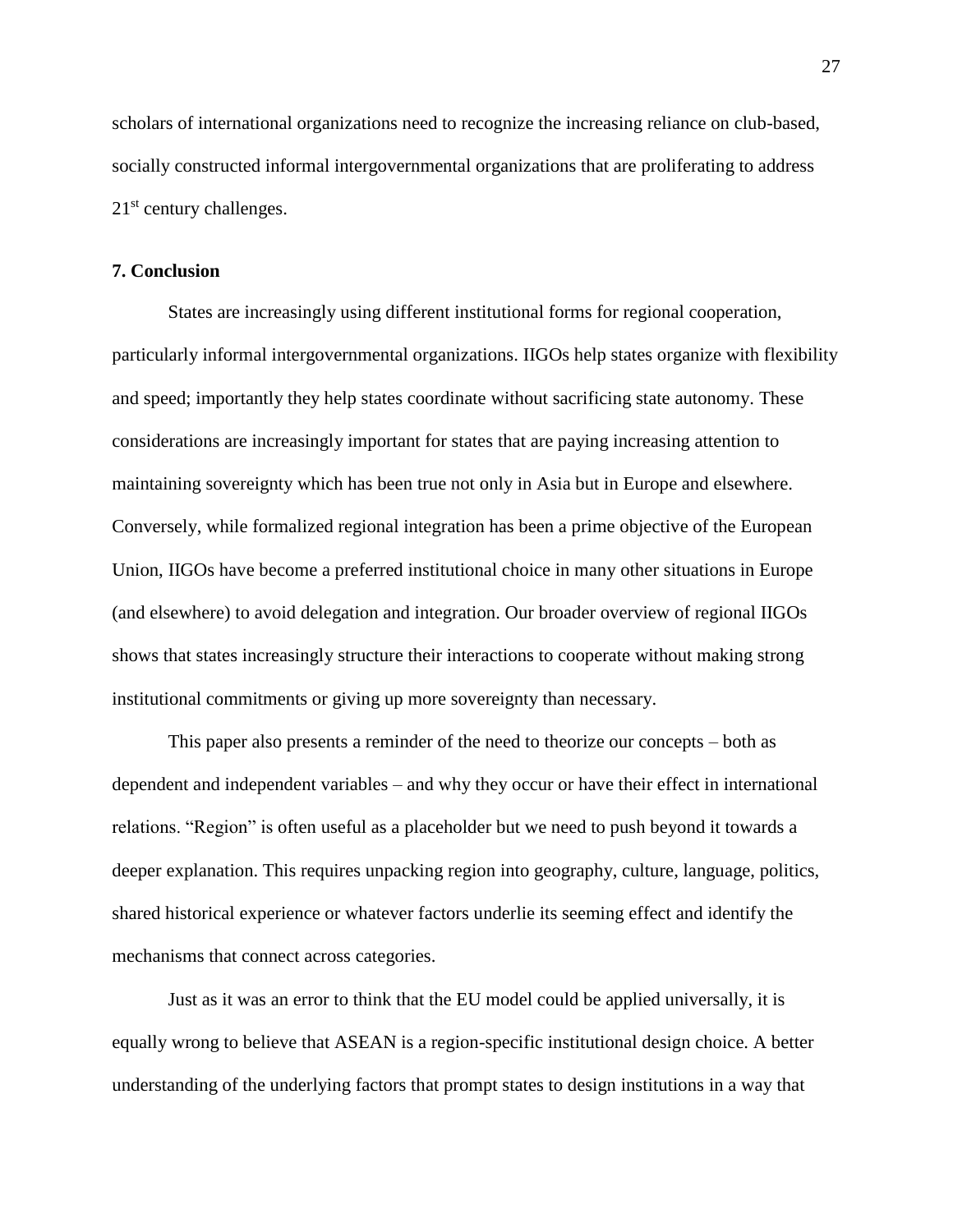protects sovereignty and pushes for consensus-based decisions can help brings these crossregional cases together. By looking at IIGOs as an analytic category—wherein states purposefully choose more flexibility and communal decision-making—we emphasize the underlying political factors that create conditions for states to opt for less formal institutions rather than formal ones.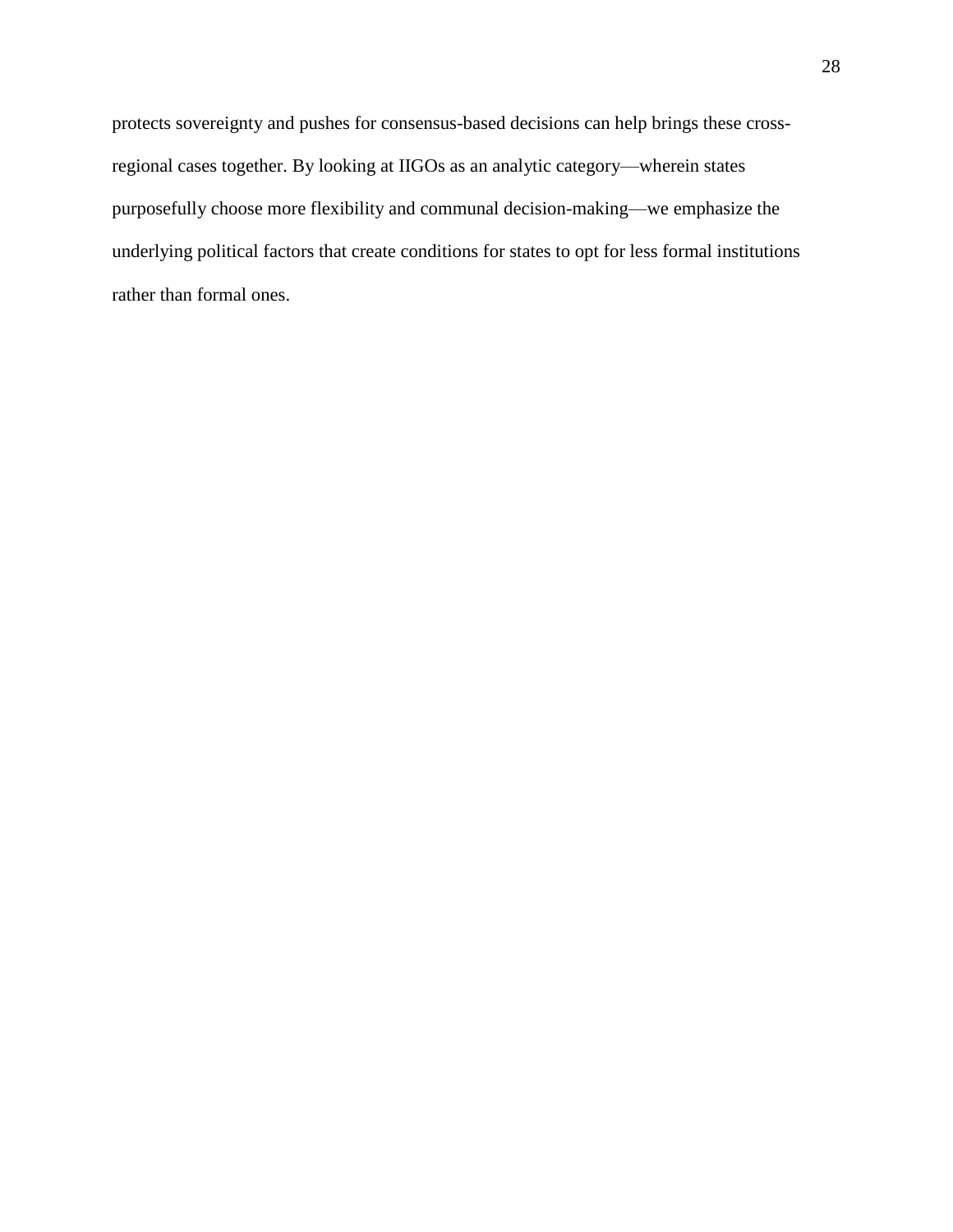#### **References**

Acharya, A. 2009. *Constructing a Security Community in Southeast Asia: ASEAN and the Problem of Regional Order*, Redwood City: Stanford University Press.

Acharya, A. 1997. Ideas, Identity, and Institution Building: From the 'ASEAN Way' to the 'Asia-Pacific Way'? *Pacific Review* 10(3): 319–46

Acharya, A. 2012. *The Making of Southeast Asia: International Relations of a Region*. Singapore: Institute of Southeast Asian Studies.

Acharya, A., & Johnston, A. I. (Eds.). 2007. *Crafting cooperation: Regional international institutions in comparative perspective.* Cambridge University Press.

Acharya, A., & Stubbs, R. 2006. Theorizing Southeast Asian Relations: An introduction." *The Pacific Review*, *19*(2): 125–134.

Allen, J., Cochrane, A., Henry, N., Massey, D., & Sarre, P. 2012. *Rethinking the region: Spaces of neo-liberalism.* Routledge.

Ambrosio, Thomas. 2008. Catching the 'Shanghai Spirit': How the Shanghai Cooperation Organization Promotes Authoritarian Norms in Central Asia. *Europe-Asia Studies,* 60(8): 1321- 1344.

Association of Southeast Asian Nations. 1976. Treaty of Amity and Cooperation, available on: [http://asean.org/news/item/treaty-of-amity-and-cooperation-in-southeast-asia-indonesia-24](http://asean.org/news/item/treaty-of-amity-and-cooperation-in-southeast-asia-indonesia-24-february-1976-3) [february-1976-3](http://asean.org/news/item/treaty-of-amity-and-cooperation-in-southeast-asia-indonesia-24-february-1976-3)

Association of Southeast Asian Nations. 2008. The ASEAN Charter, available on: <http://asean.org/asean/asean-charter/>

Ba, A. 2009. *(Re)Negotiating East and Southeast Asia: Region, Regionalism and the Association of Southeast Asian Nations*, Redwood City: Stanford University Press.

Baldwin, R. 2006. Multilateralising Regionalism: Spaghetti Bowls as Building Blocs on the Path to Global Free Trade. *World Economy* 29 (11), 1451–1518.

Börzel, T. A., & Risse, T. (Eds.). 2016. *The Oxford handbook of comparative regionalism.* Oxford University Press.

Busse, N. 1999. Constructivism and Southeast Asian Security, *The Pacific Review*, 12(1): 39-60.

Cornes, R., & Sandler, T. (1996). *The theory of externalities, public goods and club goods,* 2nd edn. Cambridge: Cambridge University Press.

Davis, C. L., & Pratt, T. (2020). The forces of attraction: How security interests shape membership in economic institutions. *The Review of International Organizations,* 1-27.

'Declaration on Establishment of Shanghai Cooperation Organization', 15 June 2001, available at: www.sectsco.org/html/00088.html, accessed 8 January 2018.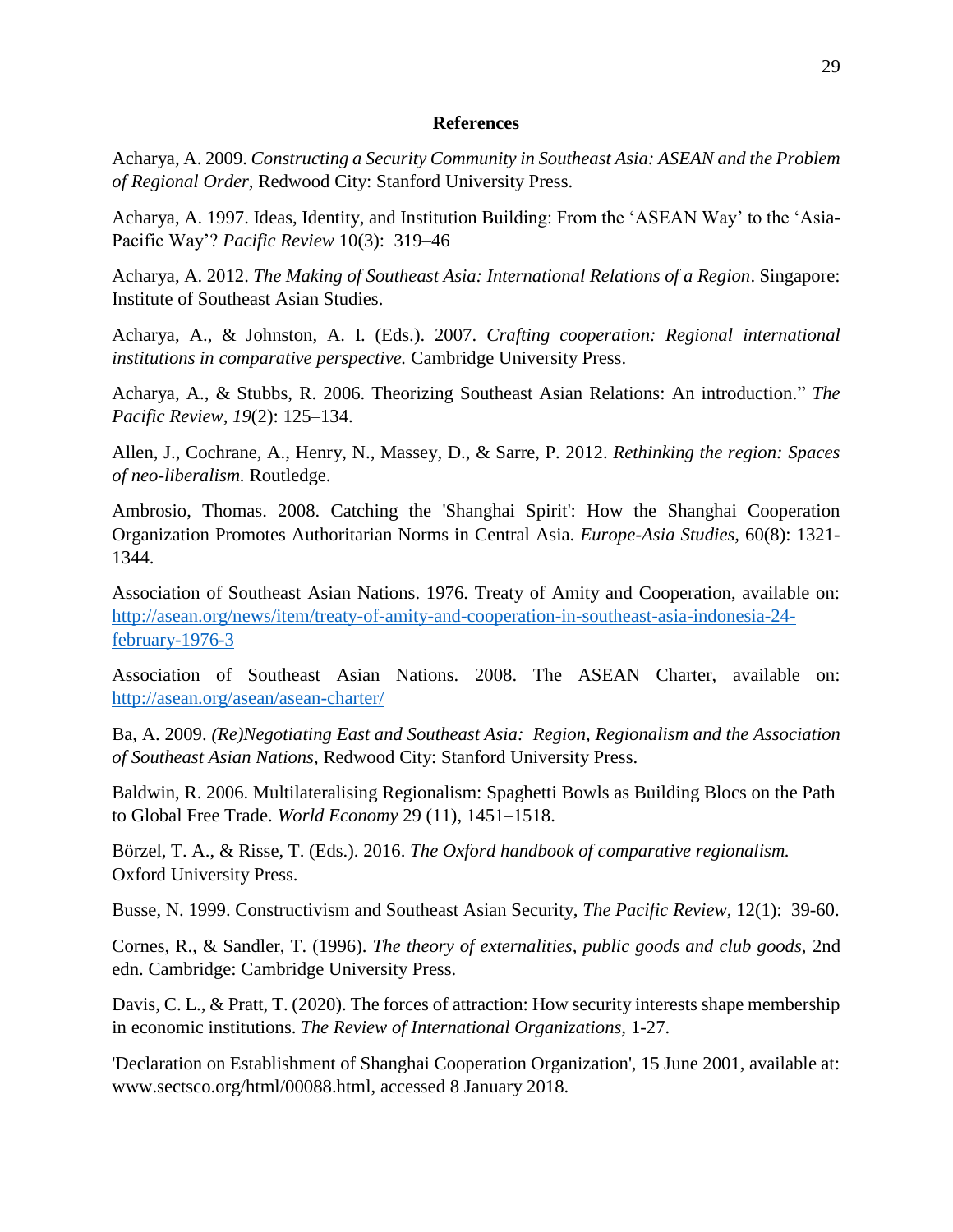Emmers, R. ed. 2012. *ASEAN and the Institutionalization of East Asia*, London & New York: Routledge2.

Emmerson, D. 2017. Mapping ASEAN's Future. Contemporary Southeast Asia, 39 (2): 280-287.

Emmerson, D. 2005. Security, Community, and Democracy in Southeast Asia: Analyzing ASEAN, *Japanese Journal of Political Science*, 6 (2): 165-185.

Gray, Julia. 2018. Life, death, or zombie? The vitality of international organizations. *International Studies Quarterly,* 62(1), 1-13.

Haftel, Y. Z., & Hofmann, S. C. 2017. Institutional authority and security cooperation within regional economic organizations. *Journal of Peace Research*, 54(4), 484-498.

Hameiri, S. 2013. Theorizing regions through changes in statehood: rethinking the theory and method of comparative regionalism. *Review of International Studies,* 39(2), 313-335.

Hemmer, C., & Katzenstein, P. J. (2002). Why is there no NATO in Asia? Collective identity, regionalism, and the origins of multilateralism. *International organization*, 56(3), 575-607.

Huntington, S. P. (1993). *The clash of civilizations?* Routledge.

Jetschke, A., & Lenz, T. 2013. Does regionalism diffuse? A new research agenda for the study of regional organizations. *Journal of European Public Policy,* 20(4), 626-637.

Jones, M., & Paasi, A. 2013. Guest Editorial: Regional world (s): Advancing the geography of regions.

Jones, M.J. & M.L.R. 2006. Smith. *ASEAN and East Asian International Relations: Regional Delusion*, Cheltenham: Edward Elgar Publishing.

Katzenstein, P. J. 1996. Regionalism in comparative perspective. *Cooperation and conflict,* 31(2), 123-159.

Katzenstein, P.J. 1997. "Introduction: Asian Regionalism in Comparative Perspective", in *Network Power: Japan and Asia*, edited by Peter J. Katzenstein and Takashi Shiraishi (Ithaca: Cornell University Press), p. 32.

Katsumata, H. 2003. Reconstruction of diplomatic norms in Southeast Asia: The case for strict adherence to the" ASEAN Way". *Contemporary Southeast Asia: A Journal of International and Strategic Affairs,* 25(1), 104-121.

Leifer, M. 1999. The ASEAN peace process: a category mistake, *Pacific Review*, 12 (1): 25-38.

Le Goff, Jacques. 2014. *Must We Divide History Into Periods?* New York: Columbia.

MacLeod, G., & Jones, M. 2001. Renewing the geography of regions. Environment and Planning D: Society and Space, 19(6), 669-695.

Manulak, Michael and Duncan Snidal. 2021. "The Supply of Informal International Governance: Hierarchy plus Networks in Global Governance." In *Global Governance in a World of Change*,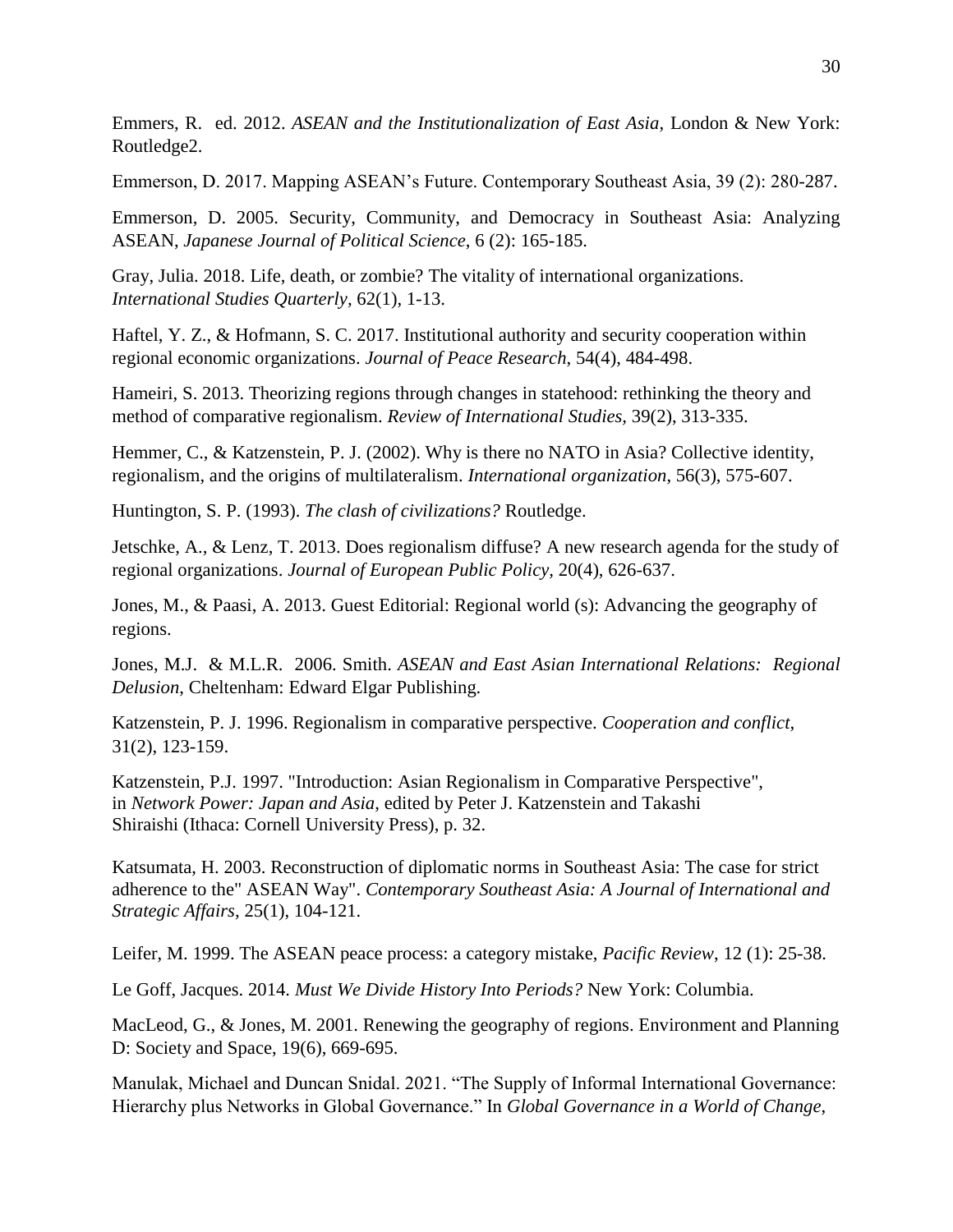eds. Michael Barnett, Jon Pevehouse and Kal Raustiala. Cambridge: Cambridge University Press.

Mansfield, E. D., & Milner, H. V. 1999. The new wave of regionalism*. International organization,* 53(3), 589-627.

Murray, P. (2010). Comparative regional integration in the EU and East Asia: Moving beyond integration snobbery. *International Politics,* 47(3), 308-323.

Pek Koon Heng. 2014. The 'ASEAN Way' and Regional Security Cooperation in the South China Sea, *European University Institute Working Papers* 121, available on: [http://cadmus.eui.eu/bitstream/handle/1814/33878/RSCAS\\_2014\\_121.pdf?sequence=1&isAllow](http://cadmus.eui.eu/bitstream/handle/1814/33878/RSCAS_2014_121.pdf?sequence=1&isAllowed=y)  $ed=v$ 

Pevehouse, J., Nordstrom, T., & Warnke, K. 2004. The Correlates of War 2 international governmental organizations data version 2.0. *Conflict Management and Peace Science,* 21(2), 101- 119.

Pevehouse, J., Nordstrom, T., McManus, R.W. & Jamison, A.S. 2020. Tracking Organizations in the World: The Correlates of War IGO Data, Version 3.0. *Journal of Peace Research* 57(3): 492-503.

Russett, B. M., Oneal, J. R., & Cox, M. (2000). Clash of civilizations, or realism and liberalism déjà vu? Some evidence. *Journal of Peace Research,* 37(5), 583-608.

Sandholtz, W., & Sweet, A. S. (Eds.). 1998. *European integration and supranational governance*. OUP Oxford.

Schneider, C. J. 2017. The political economy of regional integration. *Annual Review of Political Science,* 20, 229-248.

Severino, R. 2006. *Southeast Asia in Search of an ASEAN Community*, Singapore: Institute of Southeast Asian Studies.

Sheldon, S. 2014. ASEAN and Southeast Asia", Shambaugh D. & M. Yahuda, eds. *International Relations of Asia*, 2<sup>nd</sup> edition, Lanham MD: Rowman & Littlefield, 225-245.

Söderbaum, F. 2011. *Formal and informal regionalism.* The Ashgate Research Companion to Regionalisms, 51.

Solingen, E. 2014. Comparative regionalism: Economics and security. Routledge.

Teune, H., & Przeworski, A. 1970. *The logic of comparative social inquiry*. New York: Wiley-Interscience.

Vabulas, F., & Snidal, D. 2013. Organization without delegation: Informal intergovernmental organizations (IIGOs) and the spectrum of intergovernmental arrangements. *The Review of International Organizations*, 8(2), 193-220.